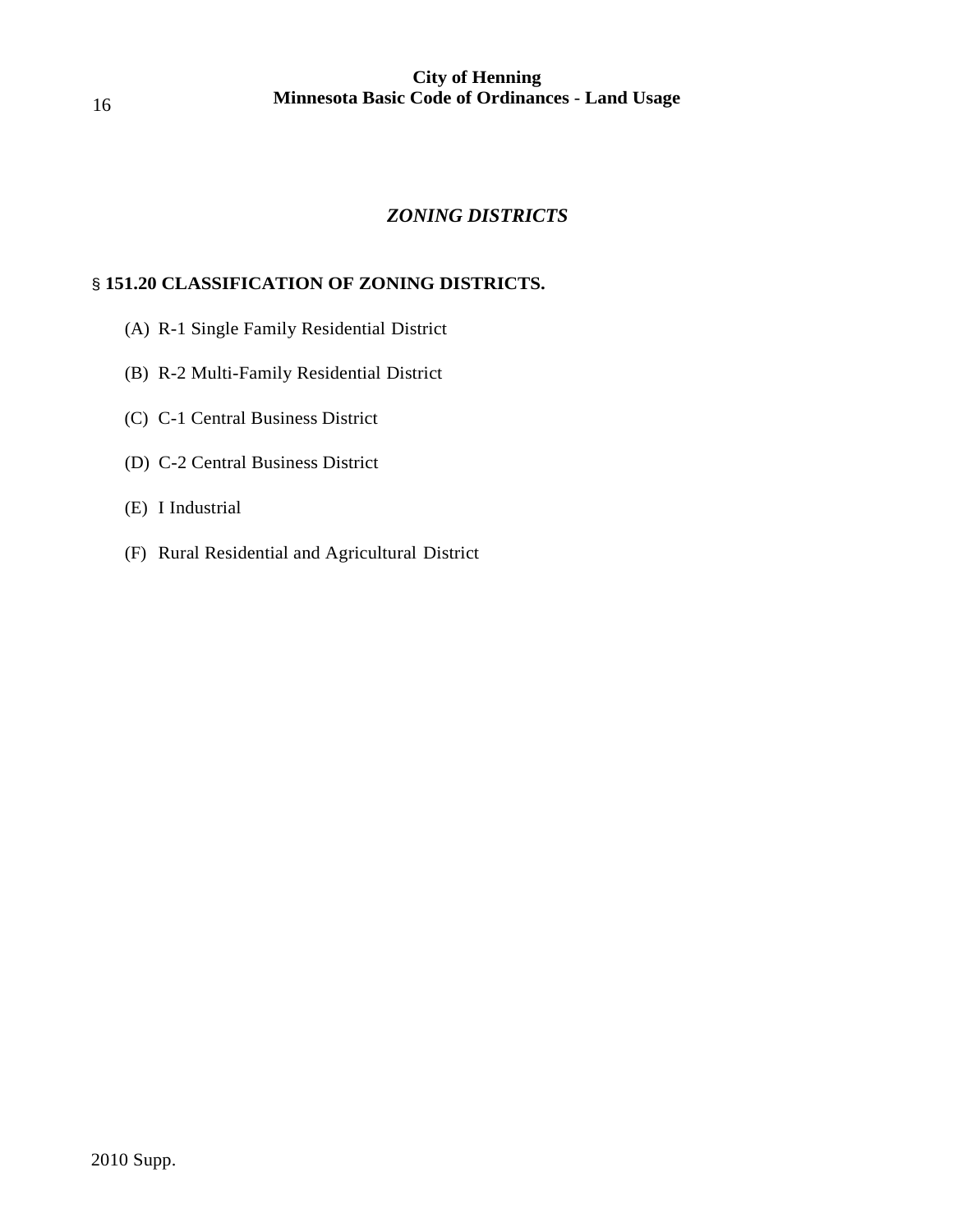#### **CITY OF HENNING**

# **AN ORDINANCE OPTING-OUT OF THE REQUIREMENTS OF MINNESOTA STATUTES, SECTION 462.3593**

**WHEREAS,** on May 12, 2016, Governor Dayton signed into law the creation and regulation of temporary family health care dwellings, codified at Minn. Stat. § 462.3593, which permit and regulate temporary family health care dwellings;

**WHEREAS,** subdivision 9 of Minn. Stat. §462.3593 allows citiesto "opt out" of those regulations;

# **THE CITY COUNCIL OF THE CITY OF HENNING, ORDAINS as follows:**

## **Chapter 151. City Code, Section 151.21 is amended as follows:**

## **OPT-OUT OF MINNESOTA STATUTES, SECTION 462.3593:**

**SECTION 151.21.** Pursuant to authority granted by Minnesota Statutes, Section 462.3593, subdivision 9, the City of Henning opts-out of the requirements of Minn. Stat. §462.3593, which defines and regulates Temporary Family Health Care Dwellings.

**SECTION 151.21.** This Ordinance shall be effective immediately upon its passage and publication.

**ADOPTED** this  $7<sup>th</sup>$  day of February, 2017, by the City Council of the City of Henning.

By: Jim Hermanson

ATTEST:

Gina Ellingson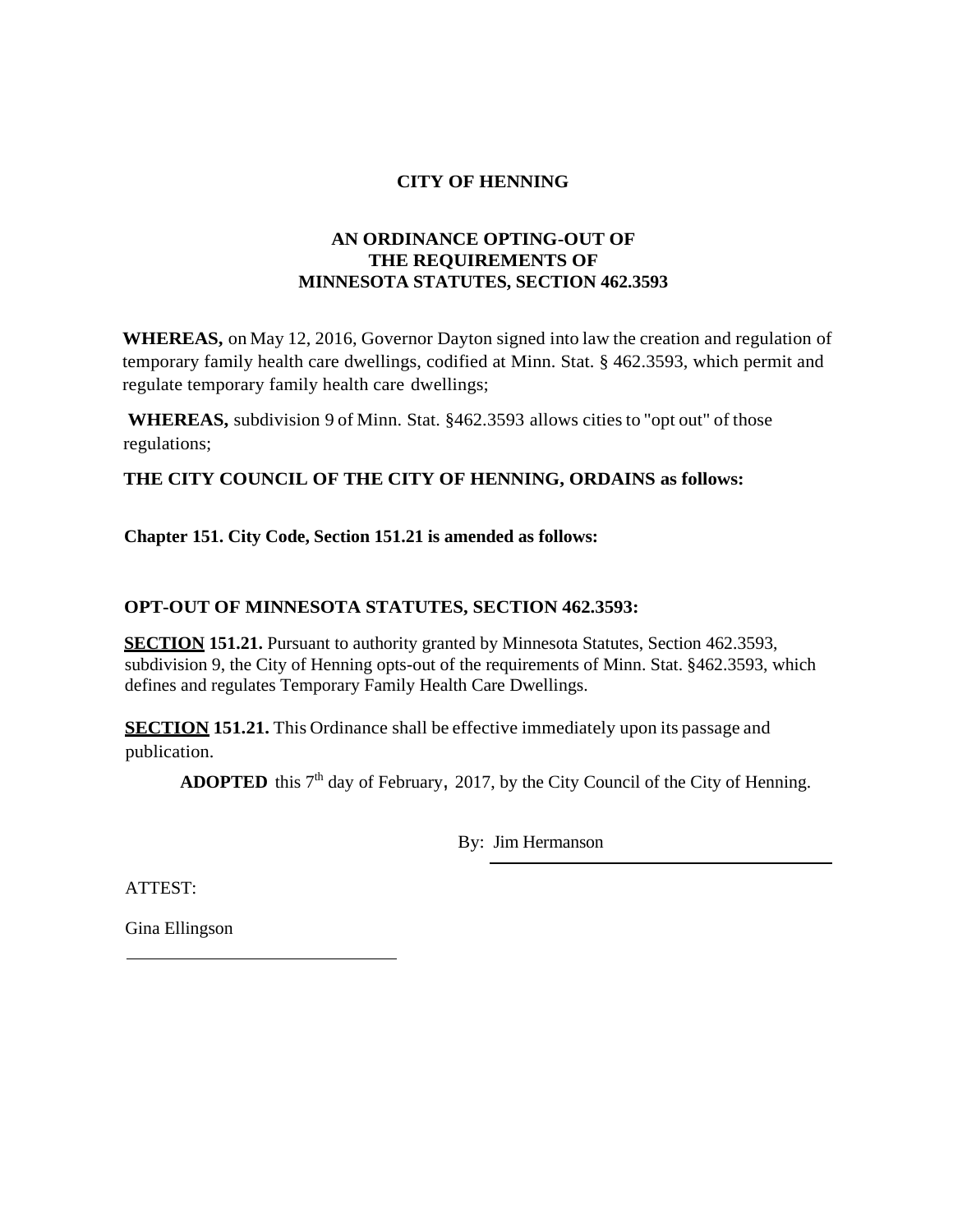# § **151.21 R-1 SINGLE-FAMILY RESIDENTIAL DISTRICT.**

(A) *Purpose.* The purpose of the**R-1** Single Family Residential District isto provide for moderate density one and two-family dwelling units and directly related, complementary uses.

*(B) Permitted uses andstructures.*

(1) One and two-family dwelling units.

(2) Public, government owned parks, playgrounds, athletic fields and other public recreational uses.

(3) Churches and places of religious assembly, public and private schools and governmentowned buildings and facilities.

- (4) Agricultural gardens and forestry.
- (5) Manufactured homes which meet the standards set forth in§ 151.24.

(6) As required by **M.S.** § 462.357, Subd. 7, as it may be amended from time to time, a state licensed residential facility or a housing with services establishment registered under M.S. Ch. 144D, as it may be amended from time to time, serving six or fewer persons, a licensed day care facility serving 12 or fewer persons, and a group family day care facility licensed under Minn. Rules, parts 9502.0315 to 9502.0445, as it may be amended from time to time, to serve 14 or fewer children shall be considered a permitted single family residential use of property for the purposes of zoning, except that a residential facility whose primary purpose is to treat juveniles who have violated criminal statutes relating to sex offenses or have been adjudicated delinquent on the basis of conduct in violation of criminal statutes relating to sex offenses shall not be considered a permitted use.

*(C) Accessory uses.*

(1) Customary accessory uses incidental to the principal uses such as gardens, private garages, screen porches, play equipment, signs, as set forth in division (D)(l) of this section, one storage shed not exceeding 12 feet in height or 500 square feet or covering more than 30% of the area of the side or rear yard in which they are located, satellite dishes and antennae, solar equipment, greenhouses not exceeding 12 feet in height or 500 square feet or covering more than 30% of the area of the side or rear yard in which they are located and swimming pools intended for single-family use.

(2) The renting of rooms by a resident family for lodging purposes only, and for not more than two rooms in a one-family dwelling.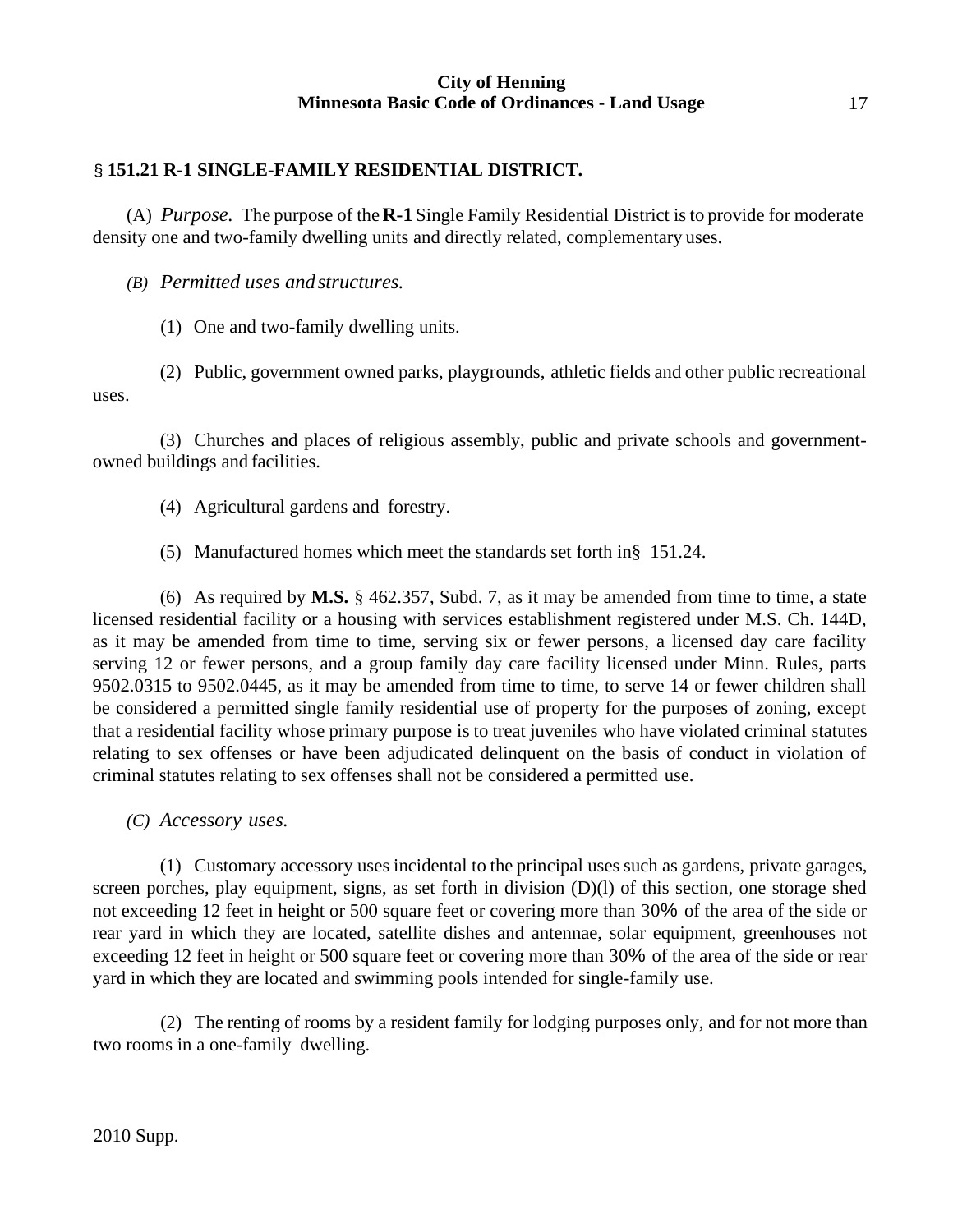(D) *Conditional uses.* Within the R-1 District no structure or land shall be used for the following except by conditional use permit and in conformance with the standards specified in division (I) of this section.

(1) Home occupations in a residence.

(2) Hospitals and nursing homes, licensed day care centers serving 12 or more persons and cemeteries.

(3) Accessory buildings other than those listed in (C)(l), including storage sheds and greenhouses over 12 feet in height or 500 square feet or covering more than 30% of the area of the side or rear yard in which they are located.

(4) Wind energy conversion systems or windmills.

(5) Private recreational facilities as a principal use and excluding accessory play equipment and swimming pools intended for single family use.

(E) *Lot requirements and setbacks.* The following minimum requirements shall be observed in an R-1 District, subject to additional requirements, exceptions and modifications set forth in this chapter:

(1) *Lot area.* 10,000 square feet (100 x 100).

- (2) *Lot width.* 75 feet.
- *(3) Setbacks.*
	- (a) *Front yards.* Not less than 30 feet;
	- (b) *Side yards.* 5 feet.

(c) *Side yards, corner lots.* 25 feet on side adjacent to street, but in no case less than the setback of an adjacent lot which has its front yard on the same street.

(d) *Rear yards.* 30feet.

(4) *Detachedaccessorybuildingsetbackrequirements.* Notlessthan5feetfromrearyardline and not less than 4 feet from the side yard lines in the rear yard. On corner lots not less than 25 feet from the adjacent street, but in no case less than the setback of an adjacent lot which has its front yard on the same street.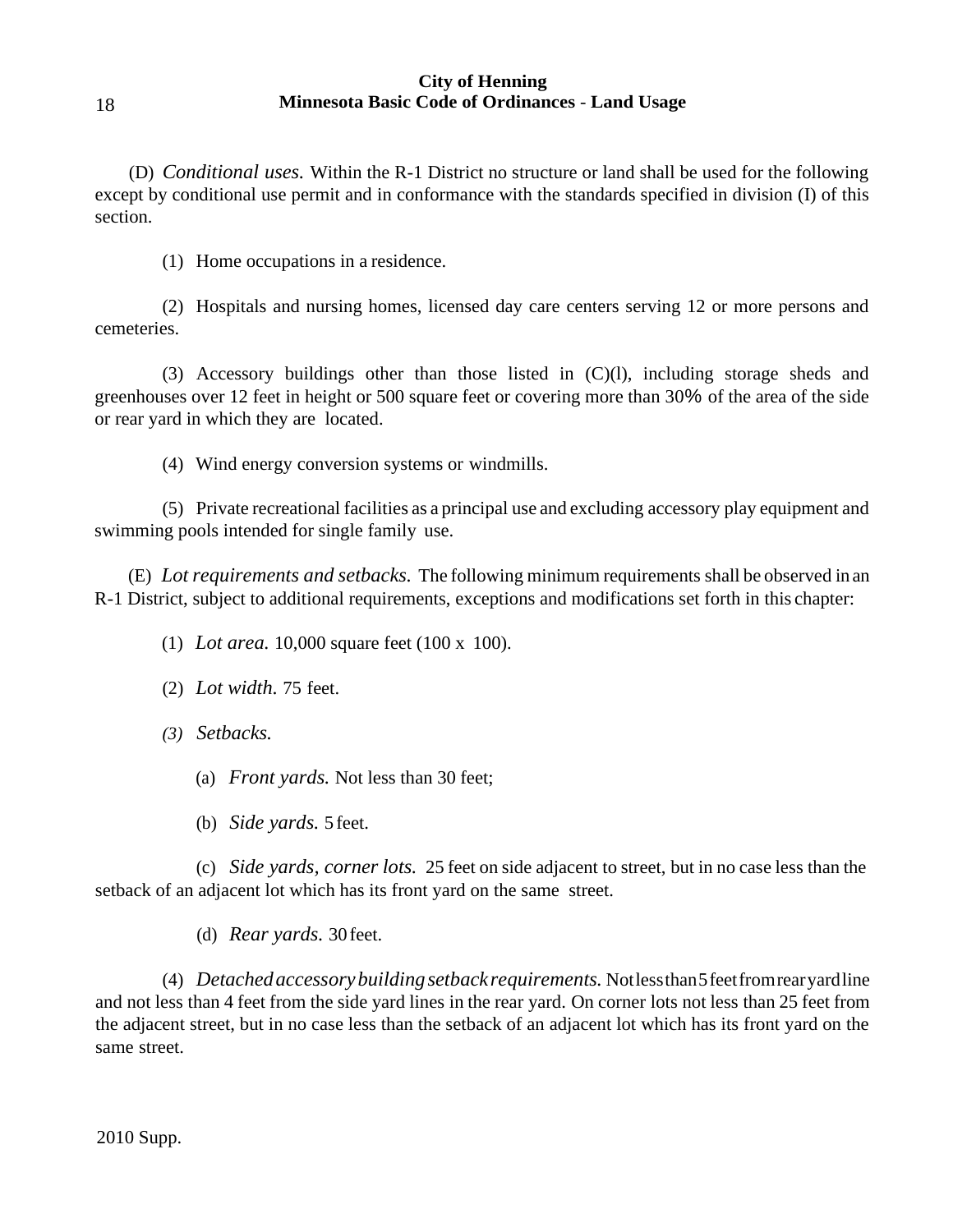(5) *Access.* All lots shall front on and have ingress and egress by means of a public right-ofway.

(F) *Building requirements; height.* No structure shall exceed 2stories or 35 feet, whichever isless.

(G) *Parking.* Refer to §§ 151.35 through 151.39.

(H) *Height limitations.* Height limitations shall not apply to water towers, chimneys, flag poles, antennae, wind energy conversion systems, church spires, church belfries or church domes not containing habitable space and support towers permitted by§ 150.04.

*(I) Conditional use permit standards forthe R-1 Single-Family Residential District.*

(1) *Purpose.* It is the intent of the city in establishing general and specific criteria for conditional uses that such uses be subject to careful evaluation to ensure that their location, size and design are consistent with the standards, purposes and procedures of this chapter and the comprehensive plan, if one exists. The Planning Commission, if one exists, may recommend and the City Council may impose conditions on such uses in order to effect the purpose of this chapter.

(2) *General standards.* No conditional use permit shall be granted unless the City Council determines that all of the following standards will be met:

(a) The use is consistent with the intent of this chapter;

(b) The use is consistent with the goals, policies and objectives of the comprehensive plan, if one exists;

(c) The use does not have an undue adverse impact on governmental facilities, utilities, services or existing or proposed improvements; and

(d) The use does not have an undue adverse impact on the public health, safety or welfare.

(3) *Specific standards.* In addition. to the standards specified in division (2) above, no conditional use permit shall be granted unless the City Council determines that all of the specific standards contained in this subdivision will bemet.

(a) Licensed day care facilities for 15 or more persons:

1. Located only on a collector or arterial roadway as designated in the comprehensive plan, if one exists, or otherwise located so that access can be provided without conducting significant traffic on local residential streets;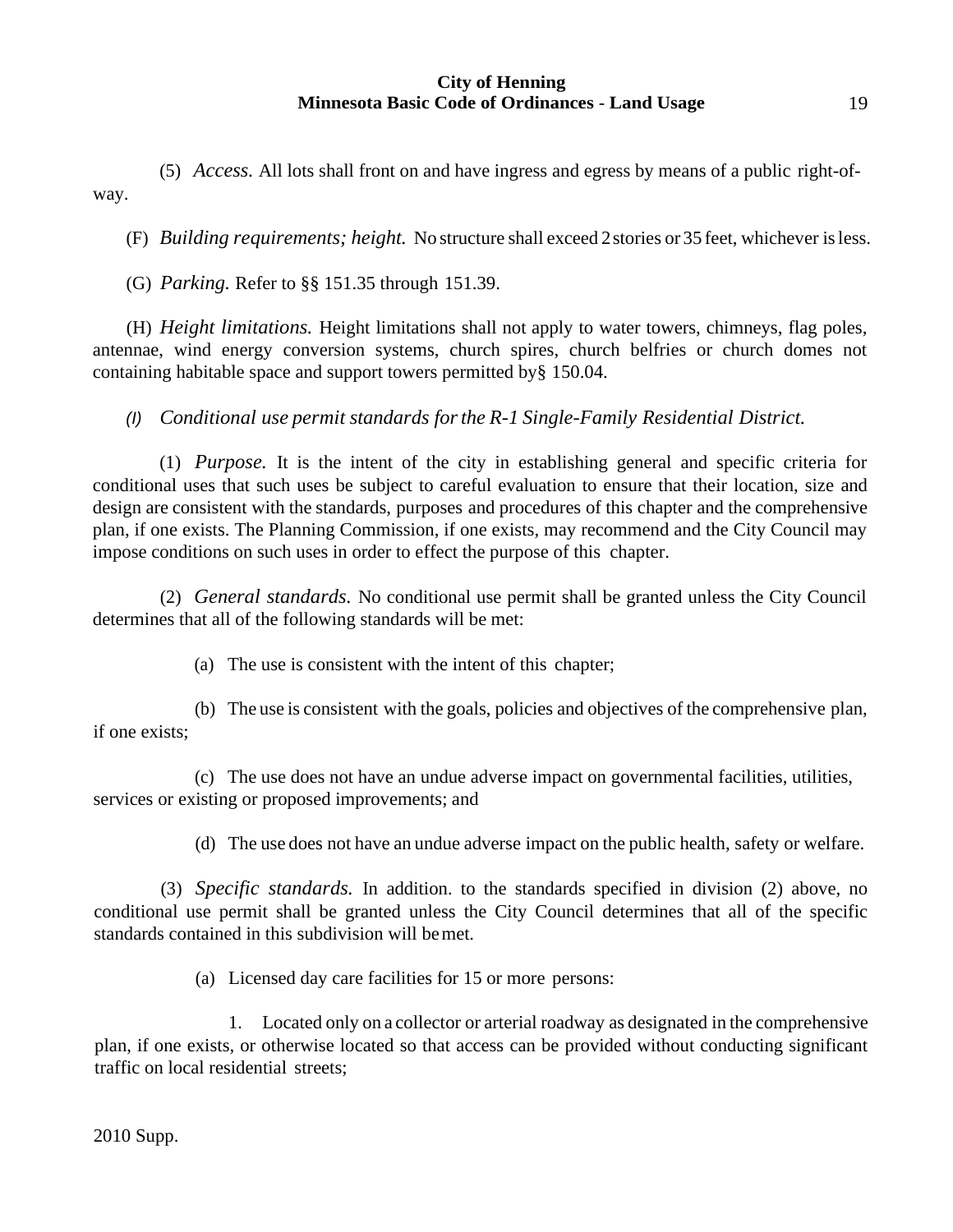2. Buildings set back 50 feet from all property lines and parking lots set back 15 feet from streets and non-residential property and 25 feet from residential property;

3. Pick-up and drop-off areas located outside of parking setback area;

4. Outdoor recreational areas to be set back 15 feet from all property lines and screening provided to mitigate noise and adverse visual impacts on neighboring properties; and

5. One parking space provided for each six children based upon the licensed capacity of the center;

(b) Storage sheds or greenhouses in excess of 500 square feet of gross floor area or 12 feet in height or occupying more than 30% of the side or rear yard in which they are located:

1. Side and rear setbacks equal to the height of the structure or 15 feet, whichever

is greater:

20

- 2. Not to be used for commercial activities:
- 3. Structure to be architecturally consistent with the principal structure;

4. Landscaping to be required to buffer views when the structure is highly visible from adjoining properties;

- 5. Minimum lot size of four acres; and
- 6. Must be located in a side or rear yard.
- (c) Home occupations in a residence:
	- 1. Such occupation shall be carried on in the-main building;
	- 2. Not more than 25% of the floor space of the residence is used for this purpose;
	- 3. No articles for sale be displayed so as to be visible from the street;

4. The conduct of the home occupation shall result in no change in the outside appearance of the building or land, or other visible evidence of the conduct of the home occupation, other than one sign, not exceeding one square foot in area, non-illuminated and mounted flat against the wall of the dwelling;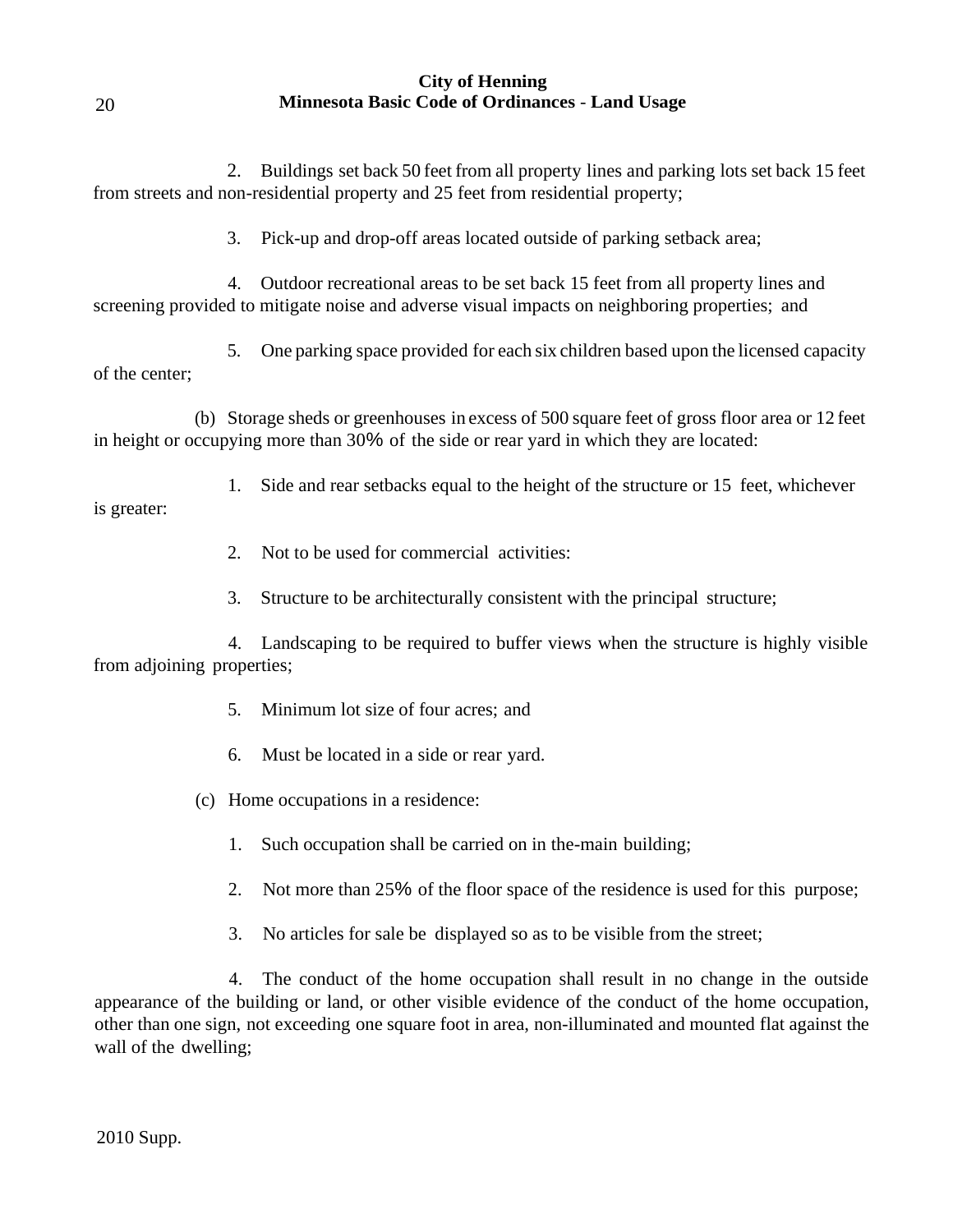5. No traffic shall be generated by such home occupation in greater volume than would normally be expected in a residential neighborhood;

- 6. Only limited retail sales activity;
- 7. Maximum of one outside employee;
- 8. Adequate off-street parking based on number of employees and customers per day;
- 9. Parking area screened from offsite views;
- 10. No outside storage;

11. Shall not result in significant levels of noise, air or other pollution and shall meet the performance standards of§ 151.30;

12. Business hours restricted to no more than 8:00 a.m. to 9:00 p.m.; and

13. Outside parking of no more than one commercial type vehicle or vehicle identified for business purposes not to exceed one-ton capacity which is used for both personal and business transportation. The vehicle is to be owned and registered by an occupant of the property and parked in a screened location.

(d) Private recreational facilities as a principal use:

1. Direct access limited to a collector or arterial roadway as identified in the comprehensive plan, if any, or otherwise located so that access can be provided without conducting significant traffic on local residential streets;

2. Buildings set back 50 feet from all property lines;

3. No more than 70% of the site to be covered with impervious surface and the remainder to be suitably landscaped in accordance with§ 151.31;

- 4. Signs shall be designed to be consistent with the principal use;
- 5. Adequate off-street parking based on number of employees and customers per day;
- 6. Parking area and waste management areas screened from offsite views;
- 7. No outside storage; and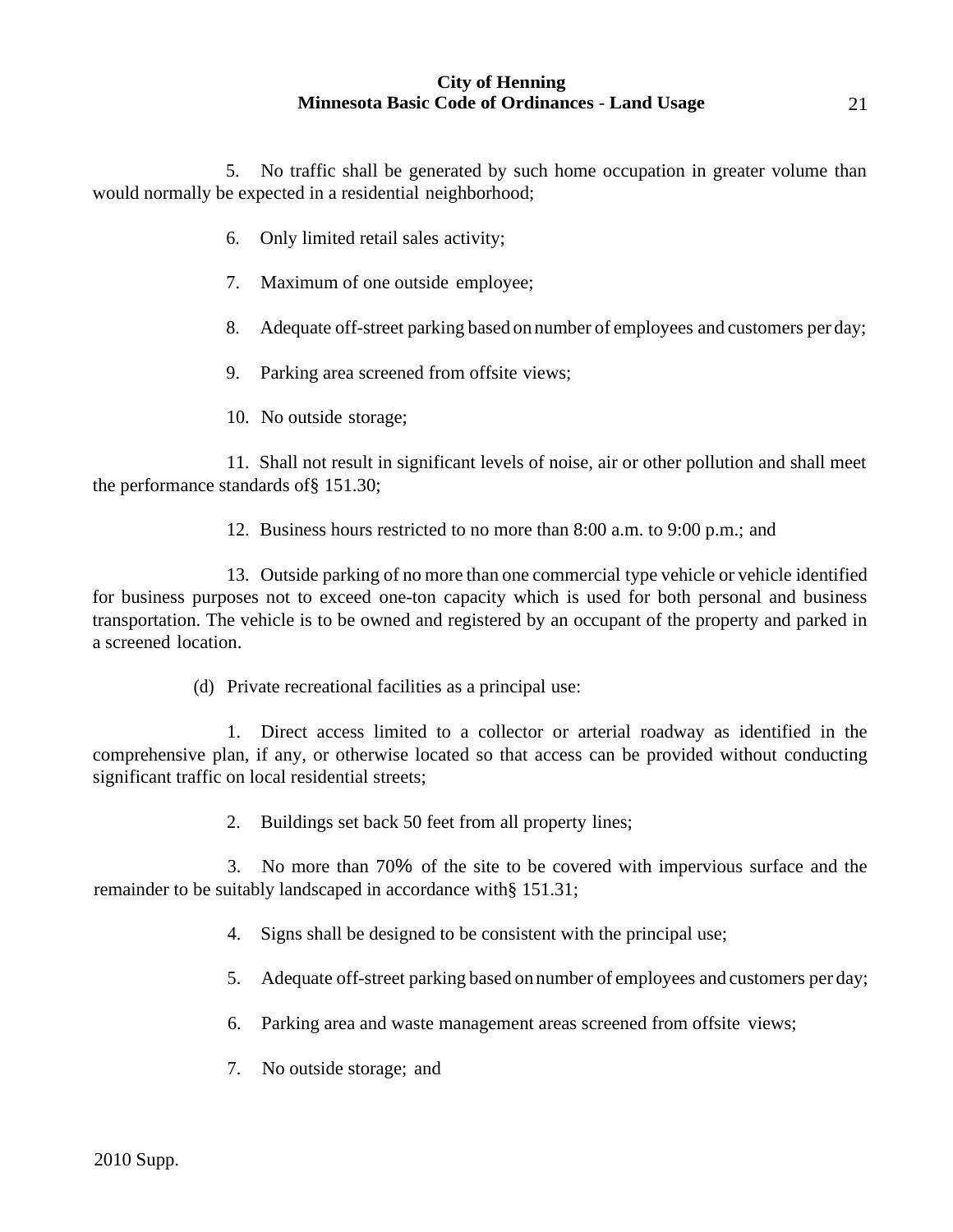8. Shall not result in significant levels of noise, air or other pollution.

(e) Wind energy conversion systems (WECS):

1. Set back from the nearest property line a distance equal to the height of the tower plus one-half the diameter of the rotor;

2. Certified by a professional engineer as being of a design adequate for the atmospheric conditions of the area;

3. Equipped with over-speed or similar controls designed to prevent disintegration of the rotor in high winds;

4. Compliance with all building and electrical code requirements of the city, the noise regulations of the Minnesota Pollution Control Agency and the rules and regulations of the Federal Communications Commission and Federal Aviation Administration:

5. If the WECS has not been operated for a period of one year or fails to meet the conditions of this chapter, the City Council may order it dismantled and the site restored to its original condition;

6. If the owner or person responsible for the WECS does not maintain it or comply with all requirements of this chapter, the city may take such steps as are necessary to achieve compliance. The cost of such work, including administrative costs, shall be a lien against the property and may be collected as a special assessment. The city may sell salvaged and valuable materials at public auction on ten days' notice; and

7. The WECS shall meet the performance standards of§ 151.30.

(t) Hospitals or nursing homes:

1. Direct access limited to a collector or arterial roadway as identified in the comprehensive plan, if any, or otherwise located so that access can be provided without conducting significant traffic on local residential streets;

2. Buildings set back 50 feet from all property lines;

3. No more than 70% of the site to be covered with impervious surface and the remainder to be suitably landscaped;

4. Signs shall be designed to be consistent with the principal use;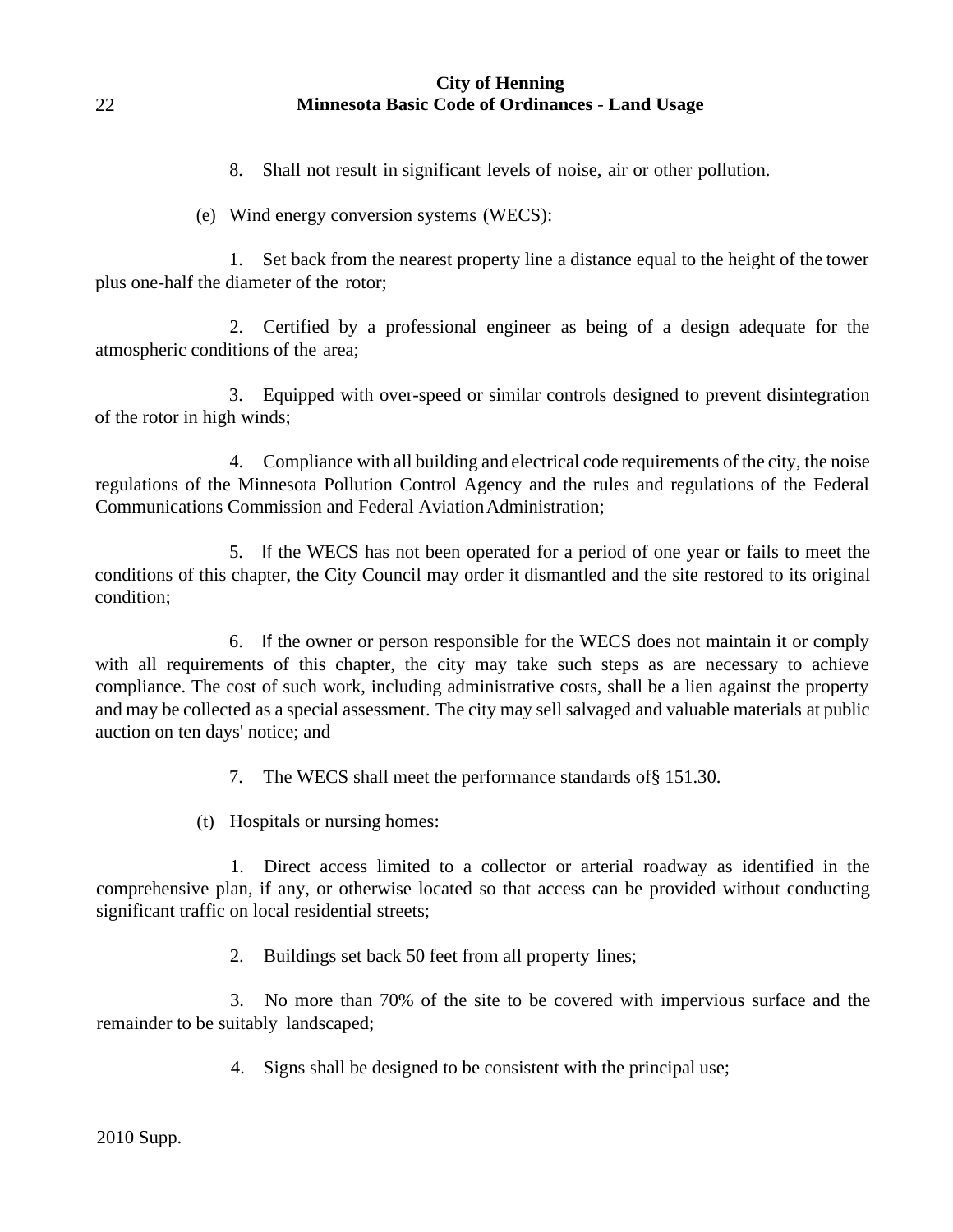- 5. Adequate off-street parking based on number of employees and customers per day;
- 6. Parking area and waste management areas screened from offsite views;
- 7. No outside storage; and

8. Shall not result in significant levels of noise, air or other pollution and shall meet the performance standards of§ 151.30. Penalty, see § 151.99

# § **151.22 R-2 MULTIPLE FAMILY RESIDENTIAL DISTRICT.**

(A) *Purpose.* The purpose of the R-2 Multiple Family Residential District isto provide for medium density housing in multiple family structures and directly related complementary uses.

*(B) Permitted uses andstructures.*

(1) Any permitted use in a Single-Family Residential District.

(2) Multiple-family dwelling.

(C) *Accessory uses.* Any accessory use permitted in Single-Family Residential District.

(D) *Conditional uses.* Within the R-2 District no structure or land shall be used for the following except by conditional use permit and in conformance with the standards specified in division (H) of this section.

(1) Any conditional use permitted in Single-Family Residential District.

(2) As required by M.S. § 462.357, Subd. 8, a state licensed residential facility serving from 7 through 16 persons under **M.S.** Ch. 144D, as it may be amended from time to time, or a licensed day care facility serving from 13 through 16persons.

(E) *Lotrequirements and setbacks.* The following minimumrequirementsshall be observed inR-2 Districts, subject to additional requirements, exceptions and modifications set forth in this chapter:

(1) *Lot area.* 10,000 square feet for one and two-family dwellings and 3,000 square feet per dwelling unit for multiple-family dwellings.

(2) *Lot width.* 75 feet for one and two-family dwellings, and 100 feet for multiple family dwellings.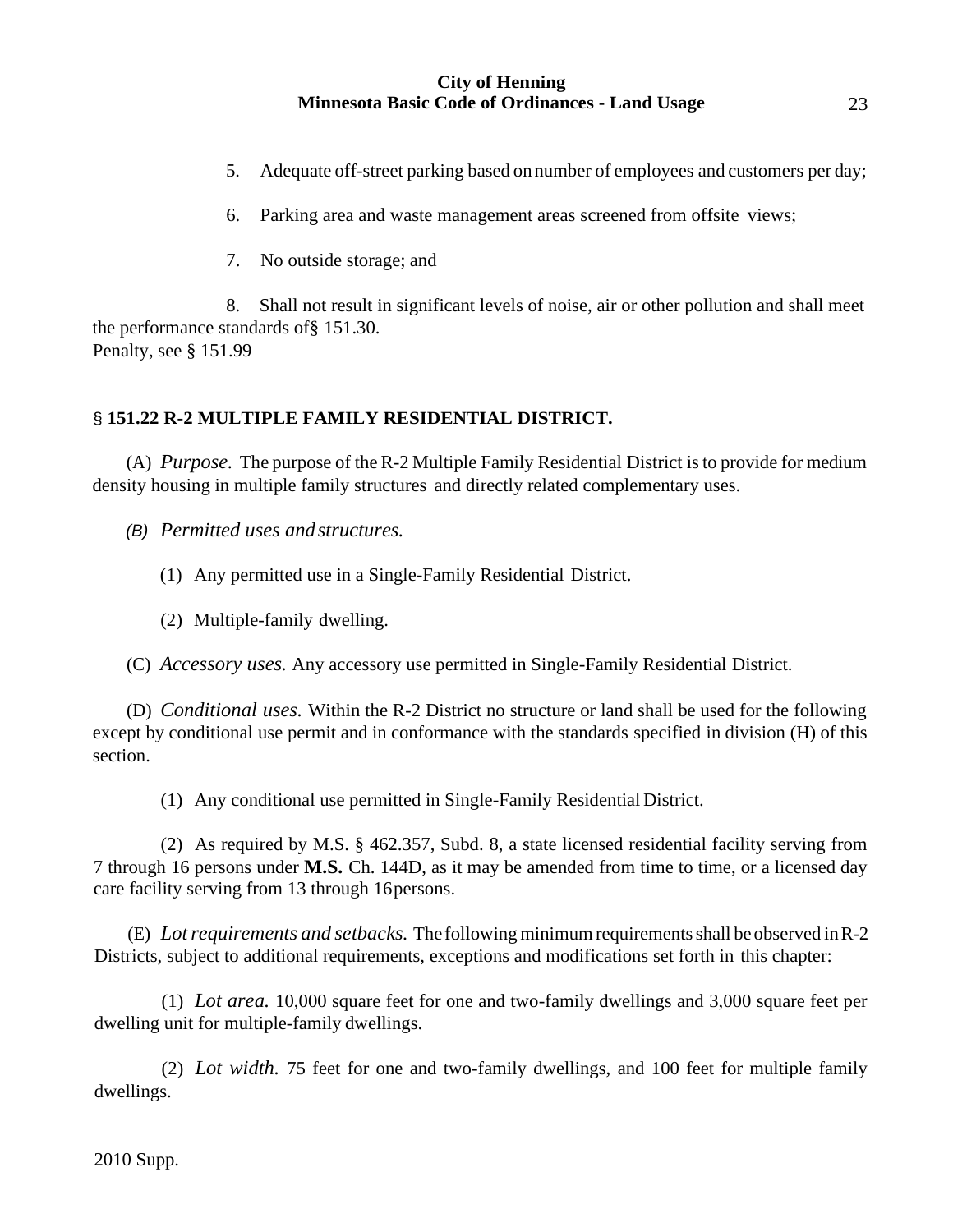*(3) Setbacks.*

(a) *Front yards.* Not less than 30 feet.

(b) *Side yards.* 5 feet.

(c) *Side yards, cornerlots.* 25 feet on side adjacent to street, but in no case less than the setback of an adjacent lot which has its front yard on the same street.

(d) *Rear yards.* 30 feet.

(4) *Detached accessory building setback requirements.* Not less than 5 feet from the rearlot line and not less than 4 feet from the side yard line in the rear yard. On corner lots, not less than 25 feet from adjacent lot which has its front yard on the same street.

(5) All lots shall front on and have ingress and egress by means a public right-of-way.

(F) *Parking.* Refer to §§ 151.35 through 151.39.

(G) Height limitations shall not apply to water towers, chimneys, flag poles, antennae, wind energy conversion systems, church spires, church belfries or church domes not containing habitable space and support towers permitted by § 150.04.

(H) Conditional use permit standards for the R-2 Multiple-Family Residential District.

(1) *Purpose.* It is the intent of the city in establishing general and specific criteria for conditional uses that such uses be subject to careful evaluation to ensure that their location, size and design are consistent with the standards, purposes and procedures of this chapter and the comprehensive plan, if one exists. The Planning Commission, if one exists, may recommend and the City Council may impose conditions on such uses in order to effect the purpose of this chapter.

(2) *General standards.* No conditional use permit shall be granted unless the City Council determines that all of the following standards will be met:

(a) The use is consistent with the intent of this chapter;

(b) The use is consistent with the goals, policies and objectives of the comprehensive plan, if one exists;

(c) The use does not have an undue adverse impact on governmental facilities, utilities, services or existing or proposed improvements; and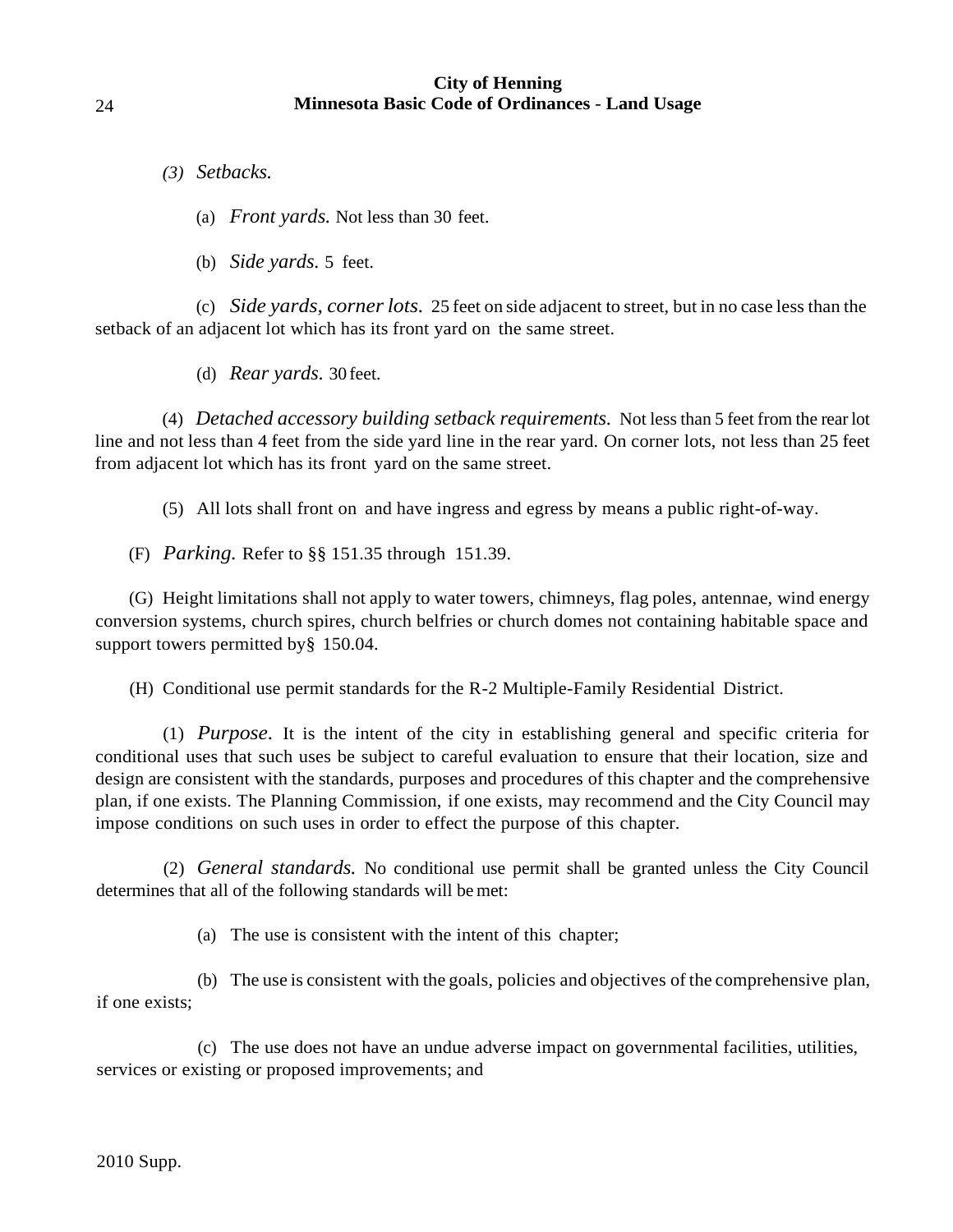(d) The use does not have an undue adverse impact on the public health, safety or welfare.

(3) *Specific standards.* In addition to the standards specified in division (2) above, no conditional use permit shall be granted unless the City Council determines that all of the specific standards contained in this subdivision will bemet.

(a) A state licensed residential facility serving from 7 through 16 persons under **M.S.** Ch. 144D, as it may be amended from time to time, or a licensed day care facility serving from 13 through 16 persons.

1. Located only on a collector or arterial roadway as designated in the comprehensive plan, if one exists, or otherwise located so that access can be provided without conducting significant traffic on local residential streets;

2. Buildings set back 50 feet from all property lines and parking lots set back 15 feet from streets and non-residential property and 25 feet from residential property;

3. Pick-up and drop-off areas located outside of parking setback area;

4. Outdoor recreational areas to be set back 15 feet from all property lines and screening provided to mitigate noise and adverse visual impacts on neighboring properties;

5. Oneparking space provided for each six attendees based upon the licensed capacity of the center; and

6. Meets the performance standards of§ 151.30.

(b) Storage sheds or greenhouses in excess of 500 square feet of gross floor area or 12 feet in height or occupying more than 30% of the side or rear yard in which they are located:

1. Side and rear setbacks equal to the height of the structure or 15 feet, whichever

is greater;

2. Not to be used for commercial activities:

3. Structure to be architecturally consistent with the principalstructure:

4. Landscaping to be required to buffer views when the structure is highly visible from adjoining properties;

5. Minimum lot size of four acres;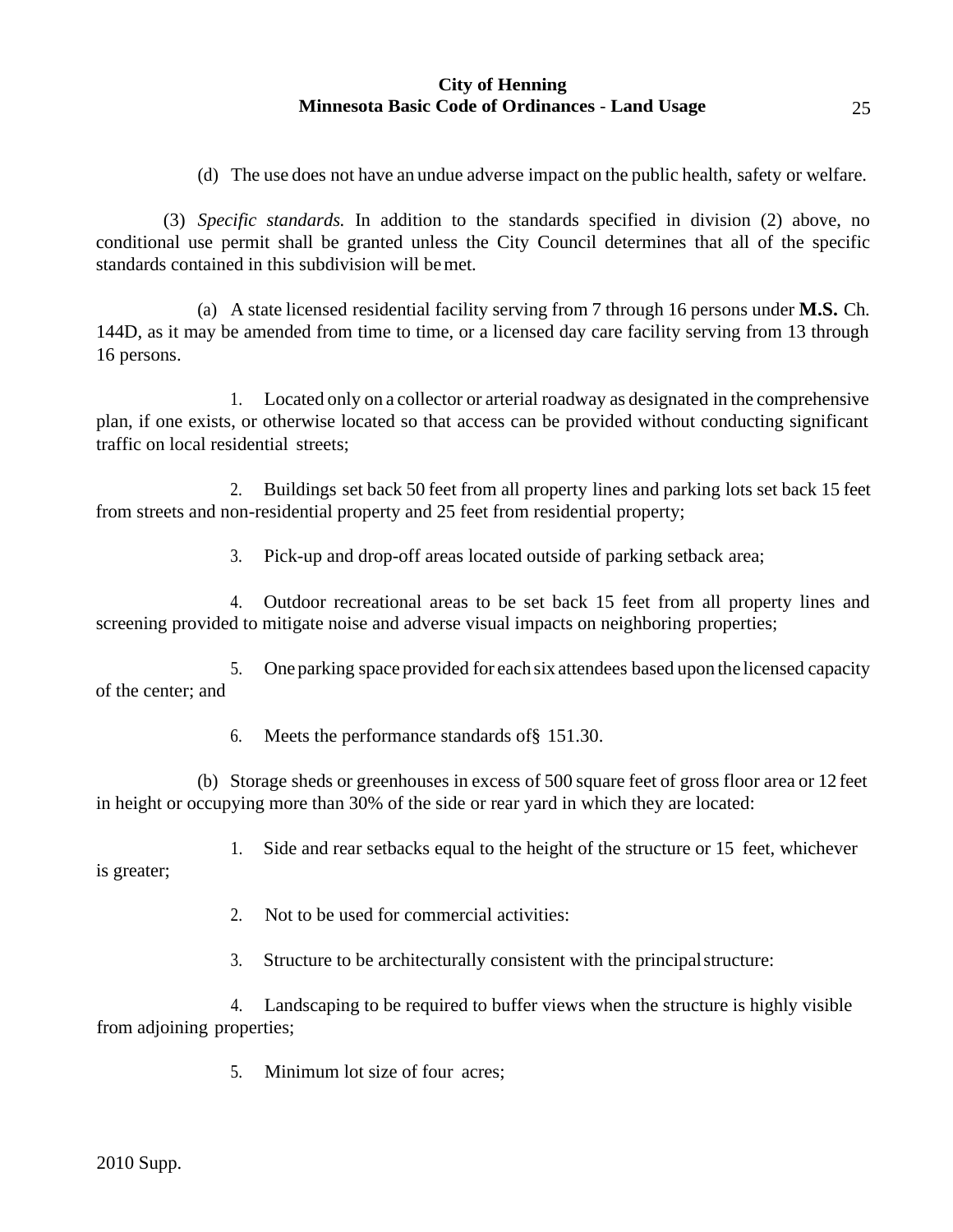- 6. Must be located in a side or rear yard.
- *(c) Home occupations in a residence:*
	- 1. Such occupation shall be carried on in the-main building;
	- 2. Not more than 25% of the floor space of the-residence is used for this purpose;
	- 3. No articles for sale be displayed so as to be visible from the street;

4. The conduct of the home occupation shall result in no change in the outside appearance of the building or land, or other visible evidence of the conduct of the home occupation, other than one sign, not exceeding one square foot in area, non-illuminated and mounted flat against the wall of the dwelling;

5. No traffic shall be generated by such home occupation in greater volume than would normally be expected in a residential neighborhood;

- 6. Only limited retail sales activity;
- 7. Maximum of one outside employee;
- 8. Adequate off-street parking based on number of employees and customers per day;
- 9. Parking area screened from offsite views;
- 10. No outside storage;

11. Shall not result in significant levels of noise, air or other pollution and meets the performance standards of§ 151.30;

12. Business hours restricted to no more than 8:00 a.m. to 9:00 p.m.; and

13. Outside parking of no more than one commercial type vehicle or vehicle identified for business purposes not to exceed one-ton capacity which is used for both personal and business transportation. The vehicle is to be owned and registered by an occupant of the property and parked in a screened location.

*(d) Private recreational facilities as a principal use:*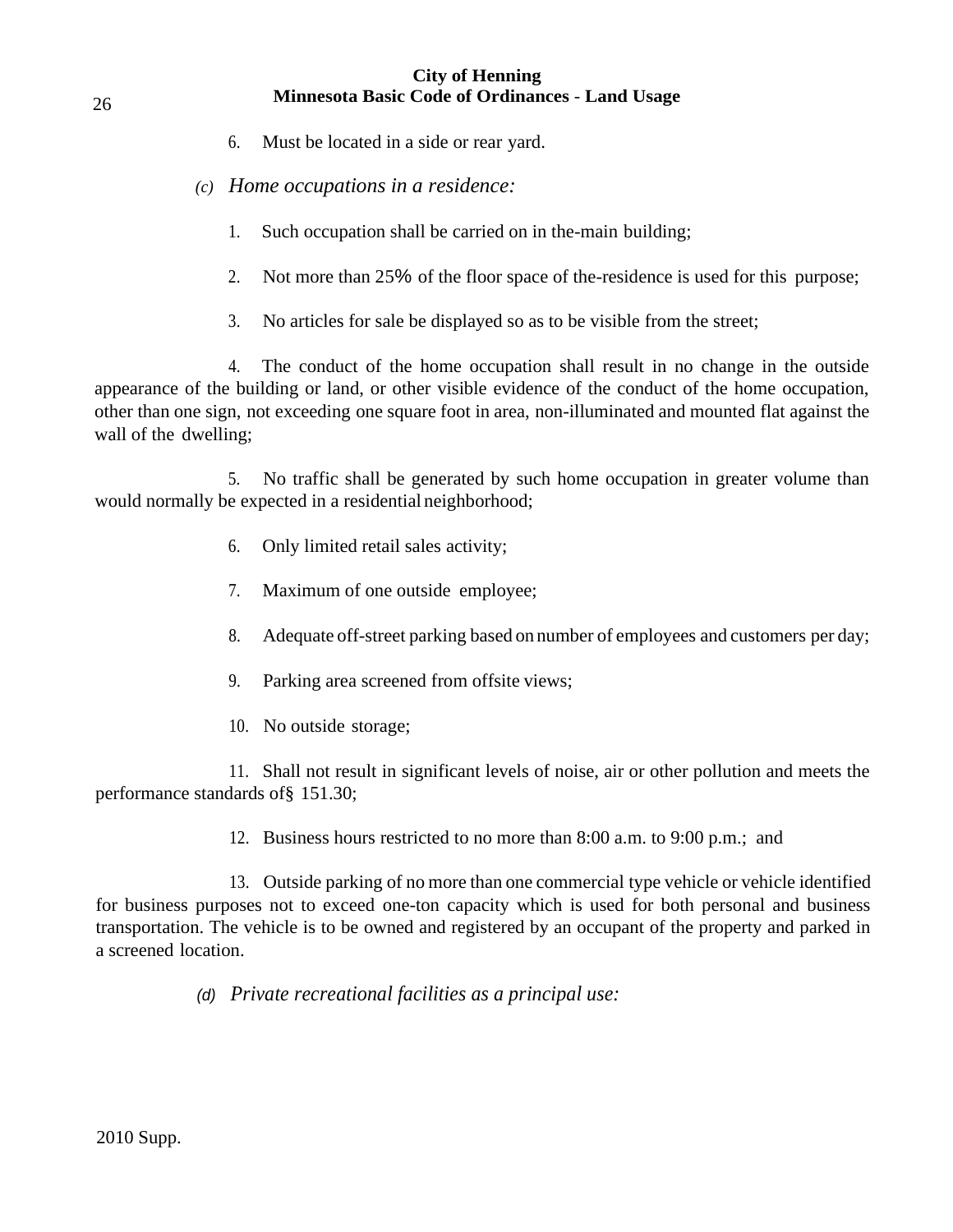1. Direct access limited to a collector or arterial roadway as identified in the comprehensive plan, if any, or otherwise located so that access can be provided without conducting significant traffic on local residential streets;

2. Buildings set back 50 feet from all property lines;

3. No more than 70% of the site to be covered with impervious surface and the remainder to be suitably landscaped;

4. Signs shall be designed to be consistent with the principal use;

5. Adequate off-street parking based on number of employees and customers per day;

6. Parking area and waste management areas screened from offsite views;

7. No outside storage; and

8. Shall not result in significant levels of noise, air or other pollution and meets the performance standards of§ 151.30.

*(e) Wind energy conversion systems (WECS):*

1. Set back from the nearest property line a distance equal to the height of the tower plus one-half the diameter of the rotor;

2. Certified by a professional engineer as being of a design adequate for the atmospheric conditions of thearea;

3. Equipped with over-speed or similar controls designed to prevent disintegration of the rotor in high winds;

4. Compliance with all building and electrical code requirements of the city, the noise regulations of the Minnesota Pollution Control Agency and the rules and regulations of the Federal Communications Commission and Federal Aviation Administration;

5. If the WECS has not been operated for a period of one year or fails to meet the conditions of this chapter, the City Council may order it dismantled and the site restored to its original condition;

6. If the owner or person responsible for the WECS does not maintain it or comply with all requirements of this chapter, the city may take such steps as are necessary to achieve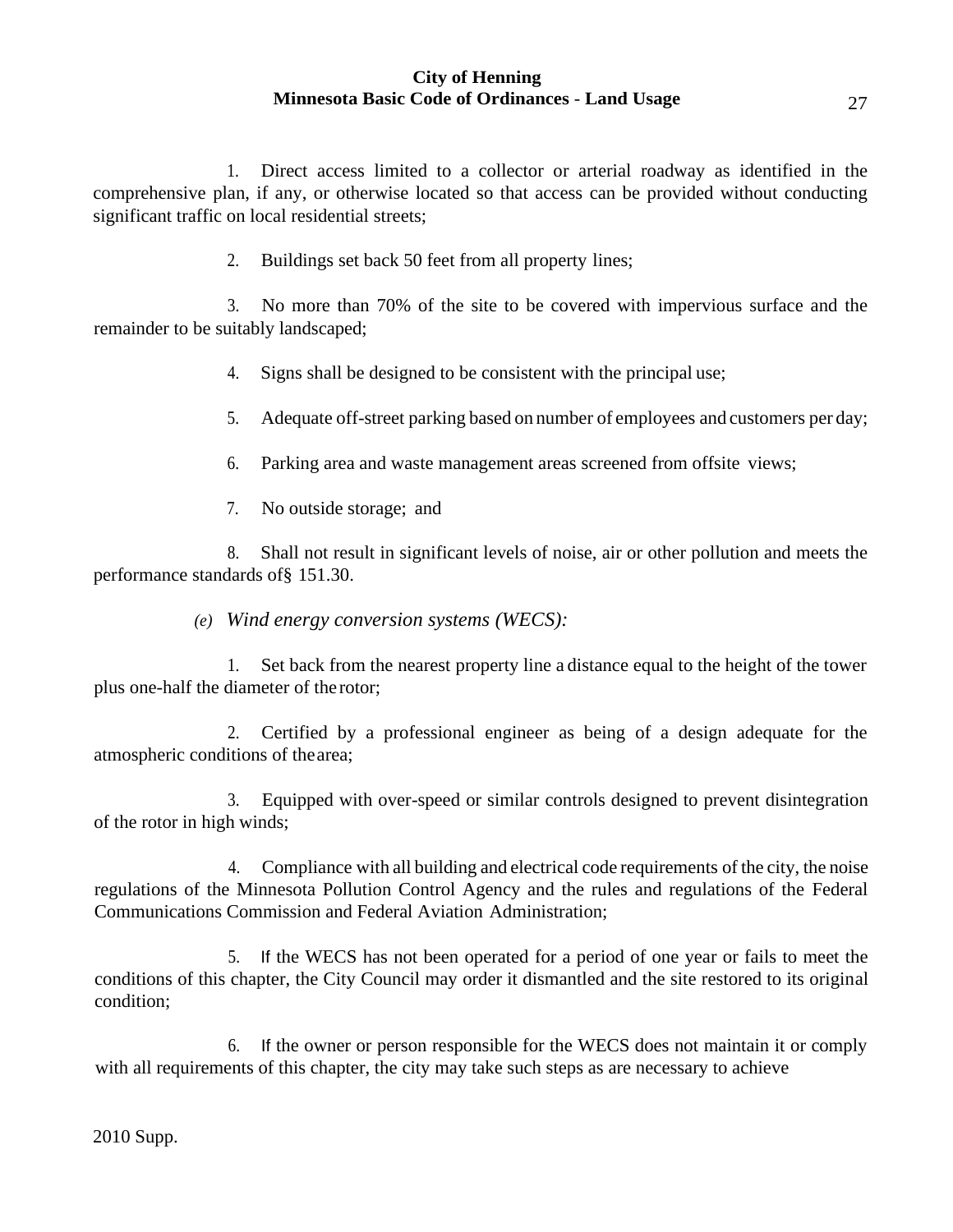compliance. The cost of such work, including administrative costs, shall be a lien against the property and may be collected as a special assessment. The city may sell salvaged and valuable materials at public auction on ten days' notice; and

- 7. The WECS shall meet the performance standards of§ 151.30.
- *(t) Hospitals or nursing homes:*

1. Direct access limited to a collector or arterial roadway as identified in the comprehensive plan, if any, or otherwise located so that access can be provided without conducting significant traffic on local residential streets;

2. Buildings set back 50 feet from all property lines;

3. No more than 70% of the site to be covered with impervious surface and the remainder to be suitably landscaped;

- 4. Signs shall be designed to be consistent with the principal use;
- 5. Adequate off-street parking based on number of employees and customers per day;
- 6. Parking area and waste management areas screened from offsite views;
- 7. No outside storage; and

8. Shall not result in significant levels of noise, air or other pollution and meets the performance standards of§ 151.30. Penalty, see § 151.99

#### § **151.23 MANUFACTURED HOME PARKS.**

(A) *General.* Manufactured home parks that are licensed by the State Department of Health are conditional uses in any zoning district that allows the construction or placement of a building used or intended to be used by two or more families. All manufactured home parks shall, in addition to any requirements imposed by rule of the State Department of Health or law, meet the following performance standards and any other conditions placed on them by the conditional use permit.

- *(B) Permitted uses and structures.*
	- (1) Manufactured homes.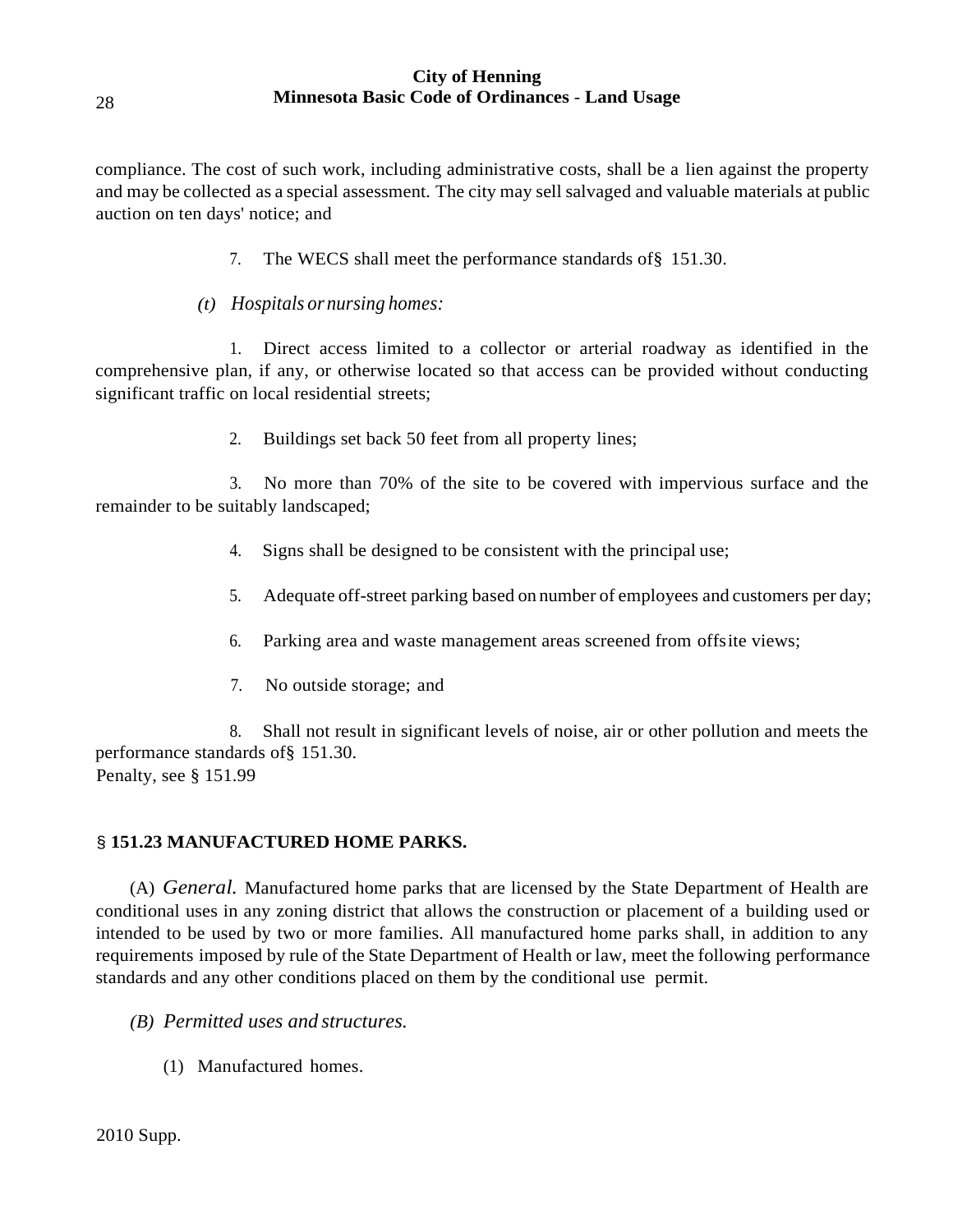(2) Essential services such as water, sewer, telephone and electricutilities.

*(C) Accessory uses.*

(1) Recreational vehicles and equipment.

(2) Recreational facilities, gardens, commons and open space which are operated for the enjoyment and convenience of the residents of the principal use and their guests, such as tennis courts and swimming pools.

(3) Building for storage of maintenance equipment incidental to the principal use.

(4) Solar panels and equipment.

(D) *Conditional use.* Customary home occupations as set forth in§ 151.2l(D).

(E) *Lot requirements and setbacks.* The following minimum requirements shall be observed in a manufactured home park, subject to additional requirements, exceptions and modifications set forth in this chapter:

(1) *Lot area.* Each individual manufactured home site shall contain at least 5,000 square feet for exclusive use of the occupant.

(2) *Lotwidth.* Each individual manufactured home site shall have a lot width of at least 50 feet.

*(3) Setbacks for each individual manufactured home site.*

- (a) *Front yards.* Not less than 15 feet.
- (b) *Side yards.* 5 feet.
- (c) *Rear yards.* 8 feet.

(4) *Detached accessory building setback requirements.* Not lessthan 5 feetfromthe rearlot line and not less than 4 feet from the side yard lines in the rear yard.

(F) *Parking.* Refer to §§ 151.35 through 151.39. Penalty, see § 151.99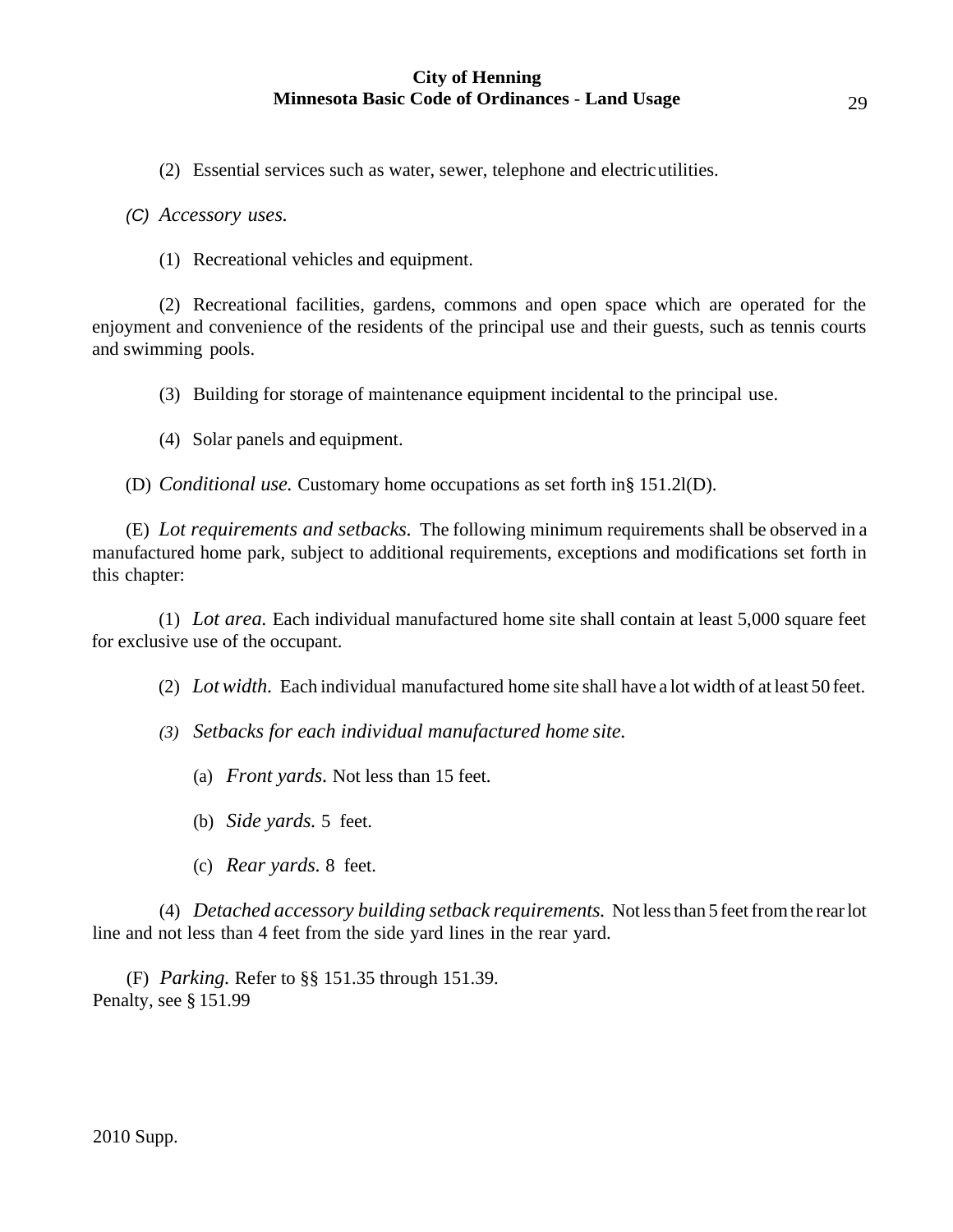## § **151.24 MANUFACTURED HOMES.**

The city authorizes the placement of manufactured homes in residential districts within the city if such manufactured homes comply with the following conditions:

(A) Manufactured homes shall comply with all zoning regulations for the district in which they are located.

(B) A building permit and any other required permits shall be obtained for manufactured homes.

(C) All such manufactured homes shall be built in compliance with any Minnesota Statutes regulating manufactured homes.

(D) Connection to city utilities, if available, shall be required. Penalty, see § 151.99

# § **151.25 C-1 CENTRAL BUSINESS DISTRICT.**

(A) *Purpose.* The purpose of the C-1 Central Business District is in recognition of the existing downtown business and commercial development and the need for its future expansion, rehabilitation and redevelopment.

*(B) Permitted uses and structures.*

(1) Business and commercial establishments including:

(a) Retail establishments, including grocery, hardware, drug, clothing, variety and furniture stores; eating and drinking places, auto dealers, automobile service stations, farm implement dealerships, farm supply stores, seasonal evergreen sales and meat lockershops.

(b) Personal services, including laundries, beauty shops, barber shops, funeral homes, shoe repair shops, printing and publishing shops and photographicstudios.

(c) Professional services, including medical and dental clinics and attorney's offices.

(d) Repair services, including automobile, jewelry, radio and television repair shops, appliance repair shops, farm and implement repair shops, plumbing contractor's shop and electrical contractor's shop.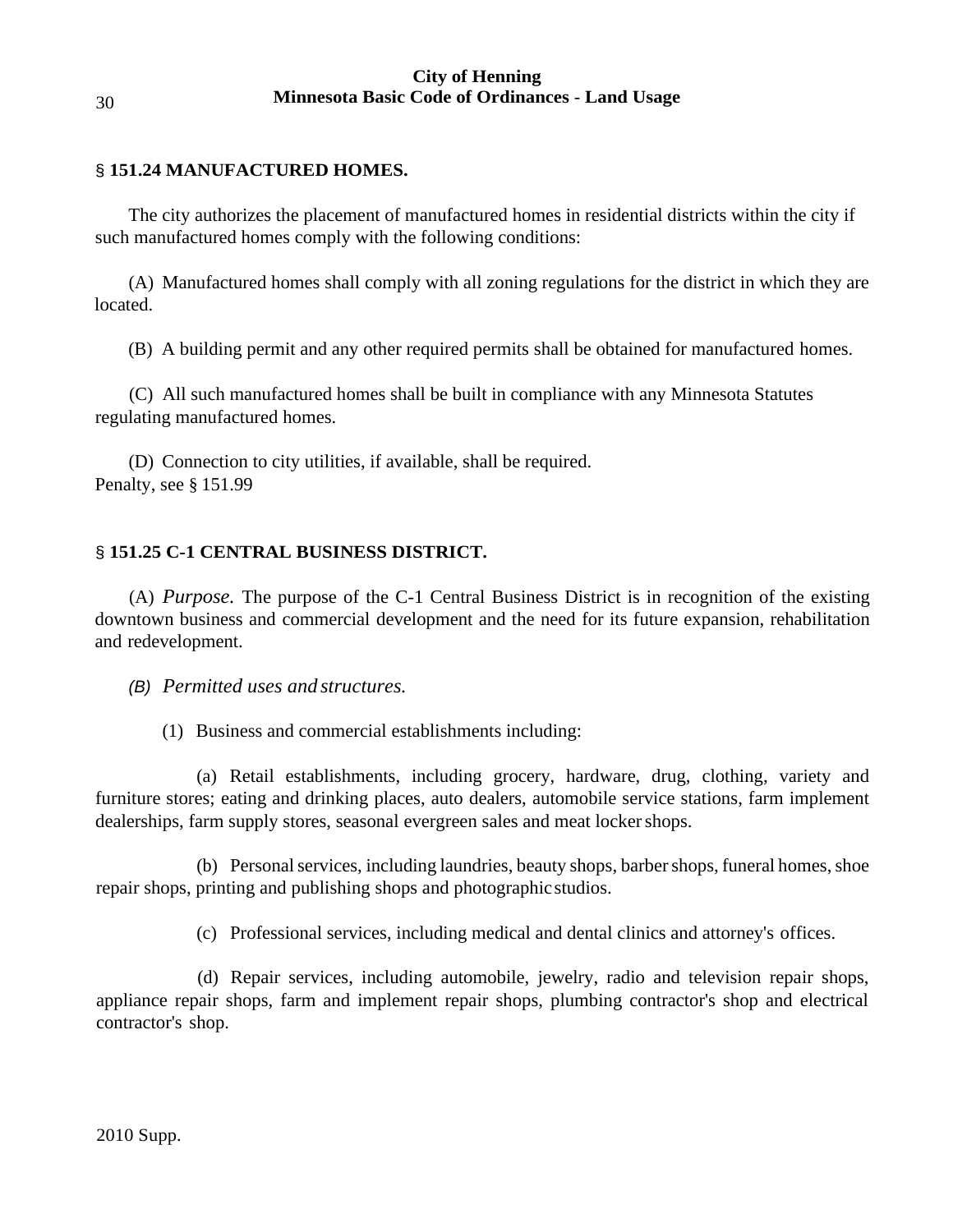(e) Entertainment and amusement services, including motion picture theatres, recreation halls and bowling alleys.

- (f) Lodging services, including hotels and motels.
- (g) Finance, insurance, real estate and tax services.
- (2) Public and semi-public buildings, including post office, fire hall and city hall.
- (3) Private clubs.
- (4) Apartments, provided they are located above the first-floor level.
- (5) Automobile parking lots.
- (6) Essential services, such as sewer, water, telephone and electric utility facilities.
- (7) Churches and places of religious assembly.

(C) *Accessory uses.* Uses incidental to the foregoing principal uses, such as off-street parking and loading and unloading areas, signs, indoor storage of merchandise and wholesaling and manufacturing, when incidental to a permitted use, solar panels, satellite dishes and antennas.

(D) *Conditional uses.* Within the C-1 District no structure or land shall be used for the following except by conditional use permit and in conformance with the standards specified in division (I) of this section.

(1) One and two-family dwellings and multiple-family dwellings, including manufactured homes meeting the standards as set forth in§ 151.24, and manufactured home parks licensed by the state.

- (2) Nonresidential licensed day care facilities.
- (3) Outdoor storage incidental to a principaluse.
- (4) Drive-thru or drive-up window accessory to a principal use.
- (5) Sidewalk cafes and outdoor eating or dining areas accessory to a principal use.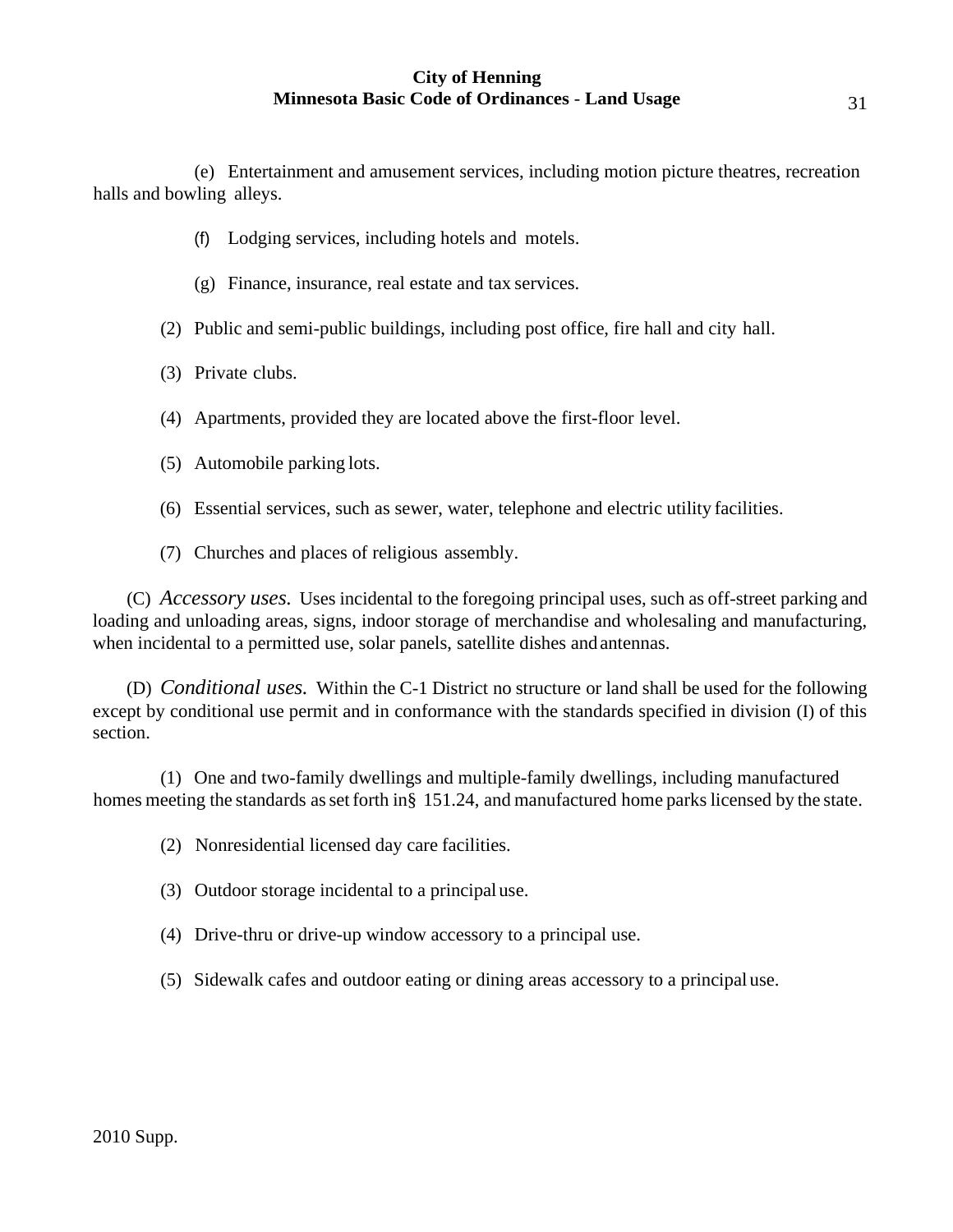(E) *Lotrequirements and setbacks.* The followingminimumrequirementsshall beobserved inC-1 Districts, subject to additional requirements, exceptions and modifications set forth in this chapter:

- (1) *Lot area.* None.
- (2) *Lot width.* None.
- *(3) Setbacks.*
	- (a) *Front yards.* None.
	- (b) *Side yards.* None.
	- (c) *Rear yards.* 15 feet.
- (4) All lots shall front on and have ingress and egress by means of a public right-of-way.

(F) *Building requirements; height.* No structure shall exceed 3stories or 45 feet, whichever isless.

(G) *Parking.* Refer to§§ 151.35 through 151.39.

(H) *Height limitations.* Height limitations shall not apply to water towers, chimneys, flag poles, antennae, wind energy conversion systems, church spires, church belfries or church domes not containing habitable space and support towers permitted by§ 150.04.

*(I) Conditional use permit standards for the C-1 Central Business District.*

(1) Purpose. It is the intent of the city in establishing general and specific criteria for conditional uses that such uses be subject to careful evaluation to ensure that their location, size and design are consistent with the standards, purposes and procedures of this chapter and the comprehensive plan, if one exists. The Planning Commission, if one exists, may recommend and the City Council may impose conditions on such uses in order to effect the purpose of this chapter.

(2) *General standards.* No conditional use permit shall be granted unless the City Council determines that all of the following standards will be met:

(a) The use is consistent with the intent of this chapter;

(b) The use is consistent with the goals, policies and objectives of the comprehensive plan, if one exists;

32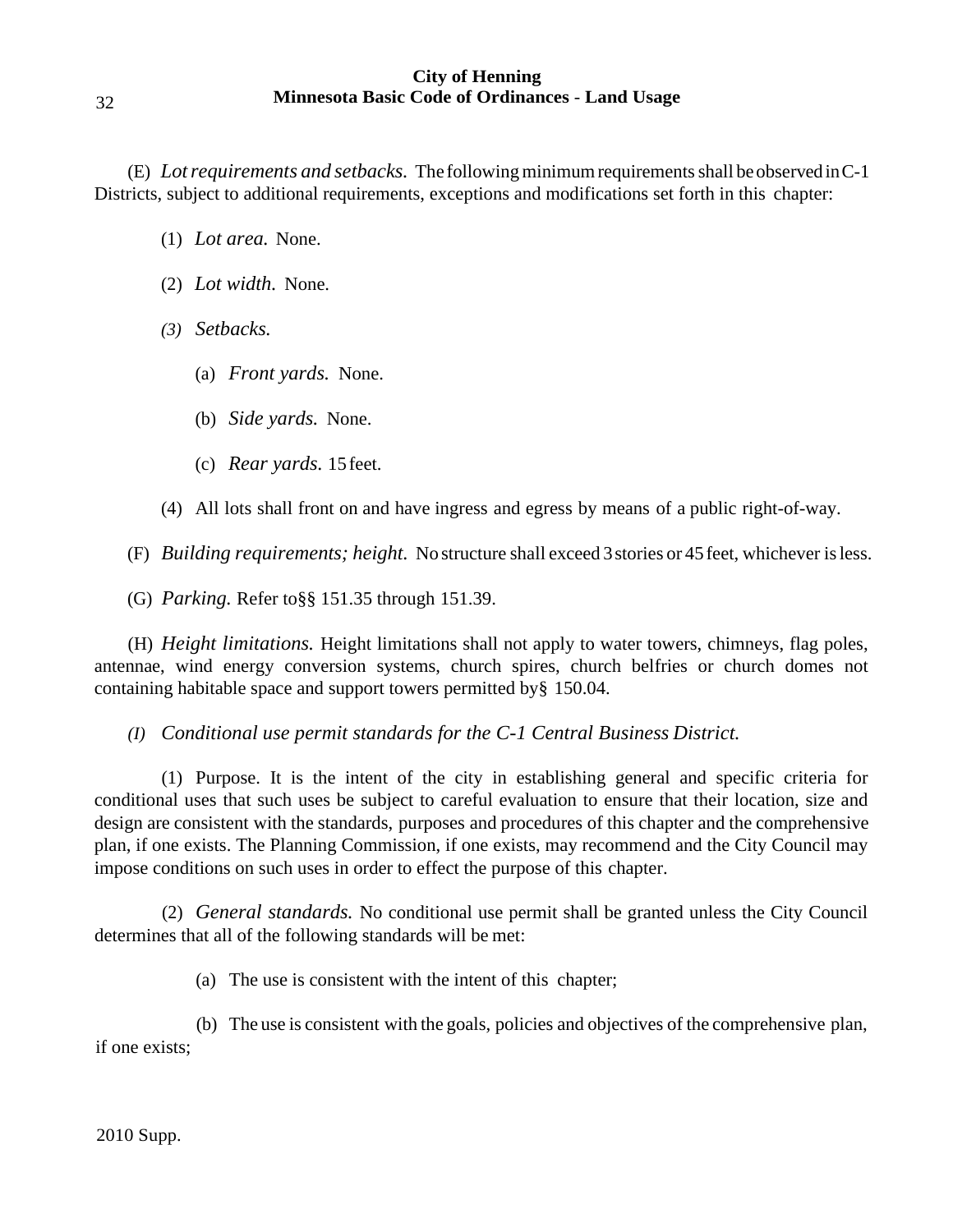(c) The use does not have an undue adverse impact on governmental facilities, utilities, services or existing or proposed improvements; and

(d) The use does not have an undue adverse impact on the public health, safety or welfare.

(e) The use meets meet the performance standards of§ 151.30.

(3) *Specific standards.* In addition to the standards specified in division (2) above, no conditional use permit shall be granted unless the City Council determines that all of the specific standards contained in this division (I) will be met.

(a) One and two family dwellings and multiple-family dwellings, including manufactured homes meeting the standards set forth in§ 151.24 and manufactured home parks licensed by the state.

1. Building and site design shall provide a quality residential environment which is compatible with the permitted use;

2. At least two off-street parking spaces must be provided for each residential unit, with such parking to be in a garage, carport or on a paved area specifically intended for that purpose;

3. The dwelling unit must be in compliance with all applicable building, housing, electrical, plumbing, heating and related city codes;

4. The use will be permitted only where the dwelling unit will not have an undue adverse impact on adjacent properties and where there will not be a substantial alteration of the neighborhood character;

5. The city may require buffering or screening if needed.

(b) Nonresidential licensed daycare facilities.

1. Shall have loading and drop-off points designed to avoid interfering with traffic and pedestrian movements and designed to promote the safety of children entering the center;

2. Outdoor play areas shall be fenced and located and designed in a manner which mitigates visual and noise impacts on adjoining residential areas (if any);

3. One parking space for each six attendees based on the licensed capacity of the center shall be provided; and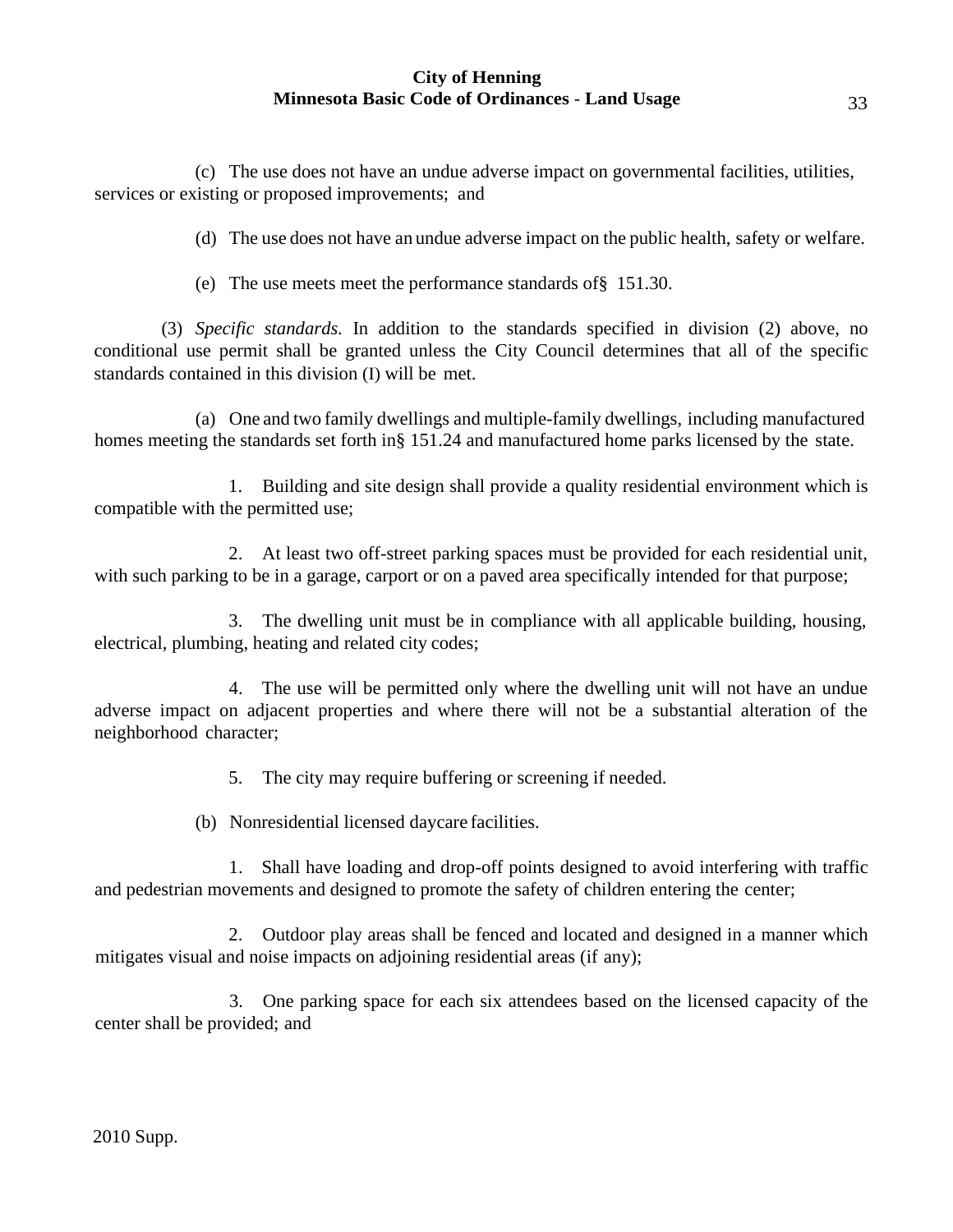- 4. Shall obtain all applicable state, county and city licenses.
- (c) Outdoor storage incidental to a principal use.
	- 1. Outdoor storage shall not be located within 100 feet of any residential parcel;

2. Outdoor storage shall be screened by suitable materials, such as a fencings or natural landscaping features (trees, shrubbery, berms), as determined by Council. The screen must be, at minimum, equal to the height of the tallest item stored on the site;

- 3. Outdoor storage must be located in a rear or side yard;
- 4. Shall be kept in a neat and orderly fashion;
- 5. Shall not contain any unlicensed or inoperable motor vehicles; and

6. Shall not be operated in a manner as to constitute a nuisance or harborage of rodents or other wild animals.

(d) Drive-thru or drive-up windows accessory to a principal use.

1. Drive-up windows and stacking areas shall not be located adjacent to any residential parcel;

2. Stacking areas shall provide for a minimum of six cars per aisle;

3. Public address system shall not be audible from any residential parcel;

4. Drive-up windows and stacking areas shall be screened with suitable materials from adjacent parcels; and

5. Drive-up windowsshall bedesigned to avoid interfering with traffic and pedestrian movements.

(e) Sidewalk cafes and outdoor eating or dining areas accessory to a principal use.

1. Shall be located in a controlled or cordoned-area with at least one opening to an acceptable pedestrian walk. When a liquor license is involved, an enclosure is required and the enclosure shall not be interrupted; access shall be only through the principal building;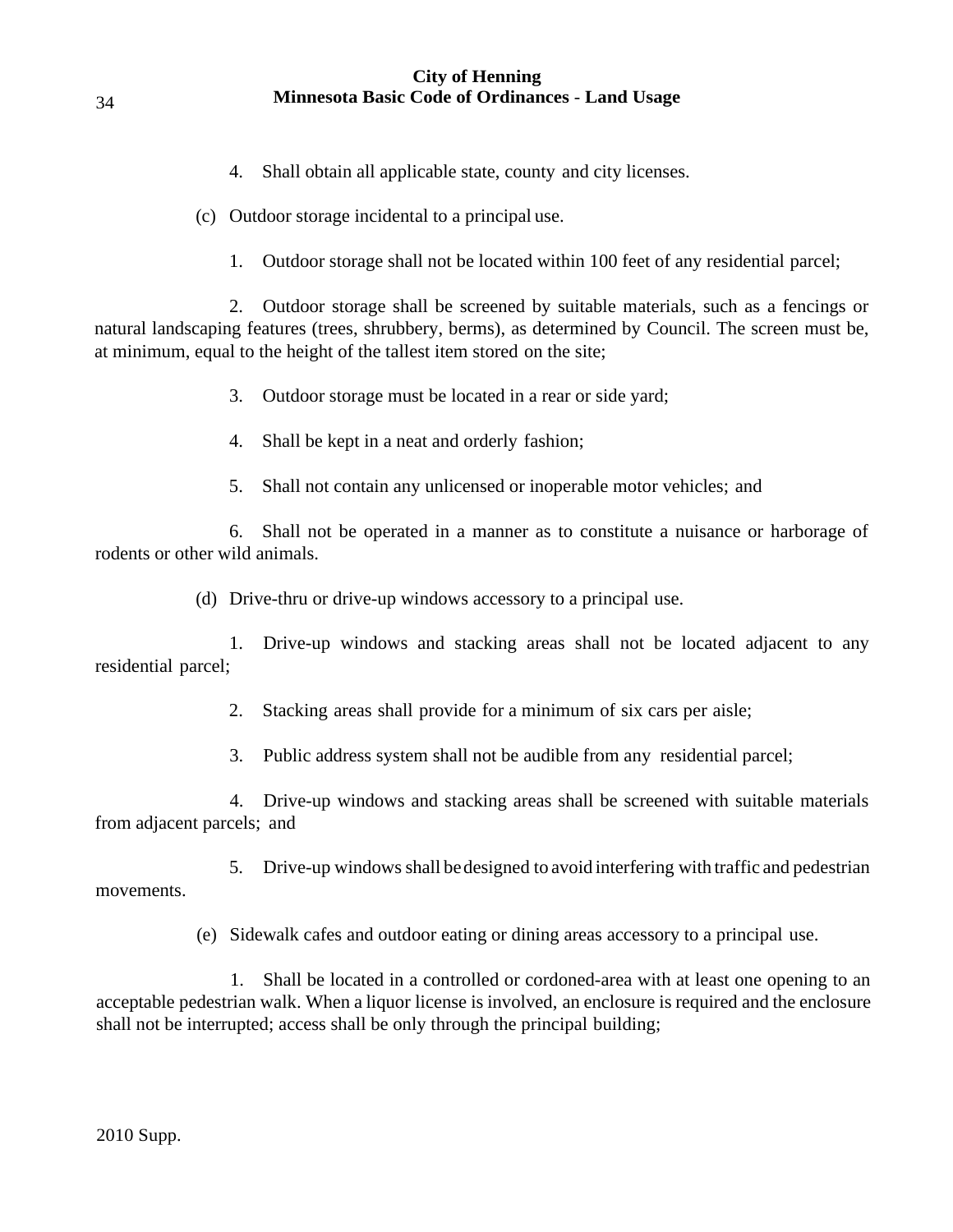2. Shall not be permitted within 200 feet of any residential parcel and shall be separated from residential parcels by the principal structure or other method of screening acceptable to the city;

3. Shall be located and designed so as not to interfere with pedestrian and vehicular circulation;

4. Shall not be located to obstruct parking spaces;

5. Shall be located adjacent to an entrance to the principal use;

6. Shall be equipped with refuse containers and periodically patrolled for litter

pick-up; and

7. Shall not have speakers or audio equipment which is audible fromadjacent parcels. Penalty, see § 151.99

# § **151.26 C-2 COMMERCIAL DISTRICT.**

(A) *Purpose.* The purpose of the C-2 Commercial District is to provide for commercial development outside of the C-1 Central Business District.

(B) *Permitted uses and structures.* All uses of a commercial nature, including retail, light industrial, wholesale, service, office, financial, recreational, professional, lodging, and sexually oriented businesses in compliance with Chapters119 and 153, including all uses permitted in the C-1 Central Business District, and those other commercial uses as are not considered industrial as listed in § 151.27.

(C) *Accessory uses.* Those accessory uses permitted in the C-1 Central Business District.

(D) *Conditional uses.* Within the C-2 district no structure or land-shall be used for the following except by conditional use permit and in conformance with the standards specified in section (I) of this ordinance: All conditional uses permitted in the C-1 District.

(E) *Lotrequirements and setbacks.* The following minimumrequirementsshall be observed inC-2 Districts, subject to additional requirements, exceptions and modifications set forth inthis chapter:

(1) *Lot area.* None.

- (2) *Lot width.* None.
- *(3) Setbacks.*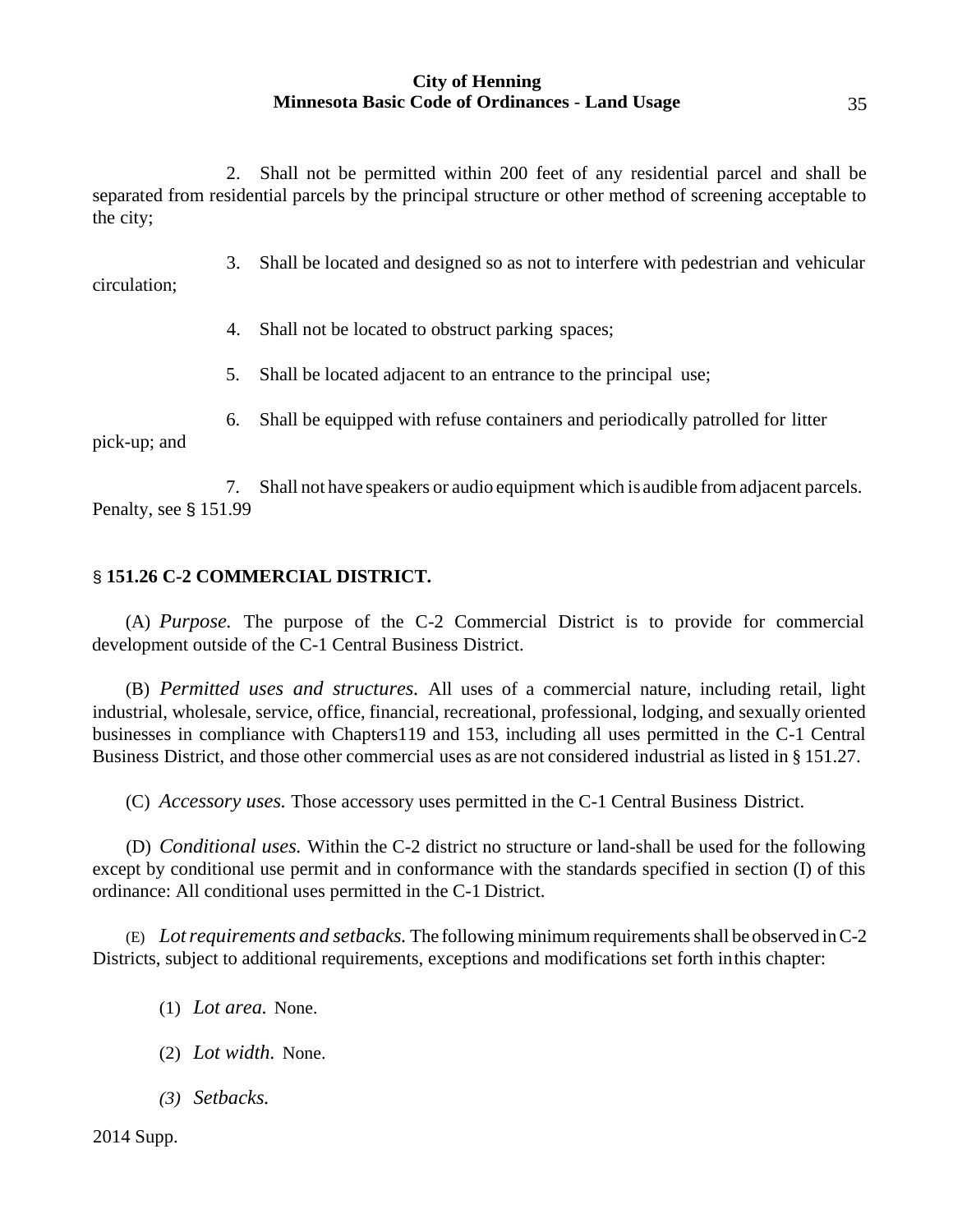- (a) *Front yards.*None.
- (b) *Side yards.* None.
- (c) *Rear yards.* 15 feet.
- (4) All lots shall front on and have ingress and egress by means of a public right-of-way.

less. (F) *Building requirements; height.* No structure shall exceed three stories or 45 feet, whichever is

(G) Parking. Refer to §§ 151.35 through 151.39.

(H) Height limitations shall not apply to water towers, chimneys, flag poles, antennae, wind energy conversion systems, church spires, church belfries or church domes not containing habitable space and support towers permitted by § 150.04.

(I) Conditional use permit standards for the C-2 Central Business District.

(1) *Purpose.* It is the intent of the city in establishing general and specific criteria for conditional uses that such uses be subject to careful evaluation to ensure that their location, size and design are consistent with the standards, purposes and procedures of this chapter and the comprehensive plan, if one exists. The Planning Commission, if one exists, may recommend and the City Council may impose conditions on such uses in order to effect the purpose of this chapter.

(2) *General standards.* No conditional use permit shall be granted unless the City Council determines that all of the following standards will be met:

(a) The use is consistent with the intent of this chapter;

(b) The use is consistent with the goals, policies and objectives of the comprehensive plan, if one exists;

(c) The use does not have an undue adverse impact on governmental facilities, utilities, services or existing or proposed improvements;

2010 Supp.

36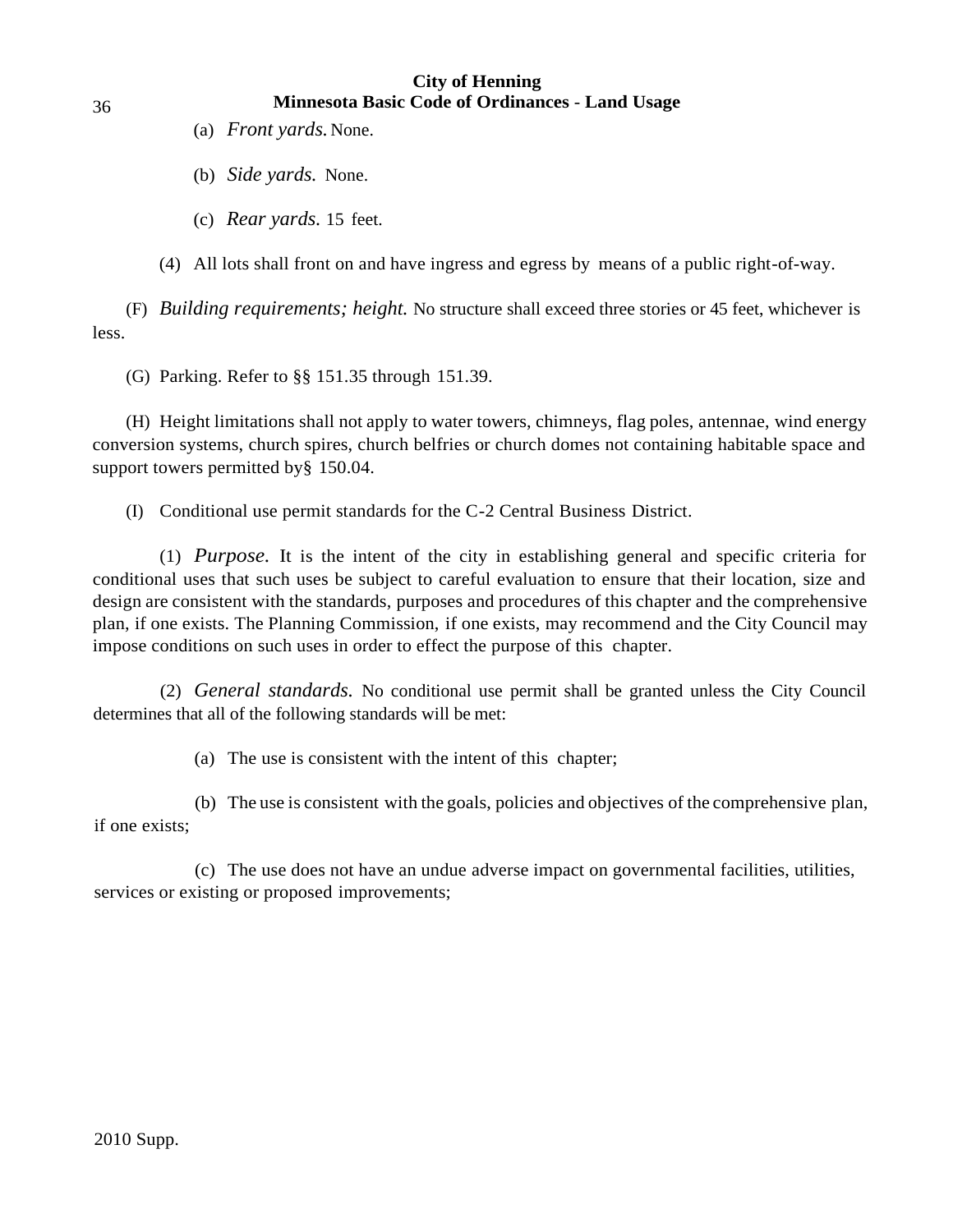(d) The use does not have an undue adverse impact on the public health, safety or welfare; and

(e) The use meets the performance standards of§ 151.30.

(3) *Specific standards.* In addition to the standards specified in division (2) above, no conditional use permit shall be granted unless the City Council determines that all of the specific standards contained in this subdivision will bemet.

*(a) One and two family dwellings and multiple family dwellings, including manufactured homes meeting the standards set forth in§ 151.24 and manufactured home parks licensed by the state.*

1. Building and site design shall provide a quality residential environment which is compatible with the permitted use;

2. At least two off-street parking spaces must be provided for each residential unit, with such parking to be in a garage, carport or on a paved area specifically intended for that purpose;

3. The dwelling unit must be in compliance with all applicable building, housing, electrical, plumbing, heating and related city codes;

4. The use will be permitted only where the dwelling unit will not have an undue adverse impact on adjacent properties and where there will not be a substantial alteration of the neighborhood character; and

5. The city may require buffering or screening if needed.

*(b) Nonresidential licensed daycare facilities.*

1. Shall have loading and drop-off points designed to avoid interfering with traffic and pedestrian movements and designed to promote the safety of children entering the center;

2. Outdoor play areas shall be fenced and located and designed in a manner which mitigates visual and noise impacts on adjoining residential areas (if any);

3. One parking space for each six attendees based on the licensed capacity of the center shall be provided; and

4. Shall obtain all applicable state, county and city licenses.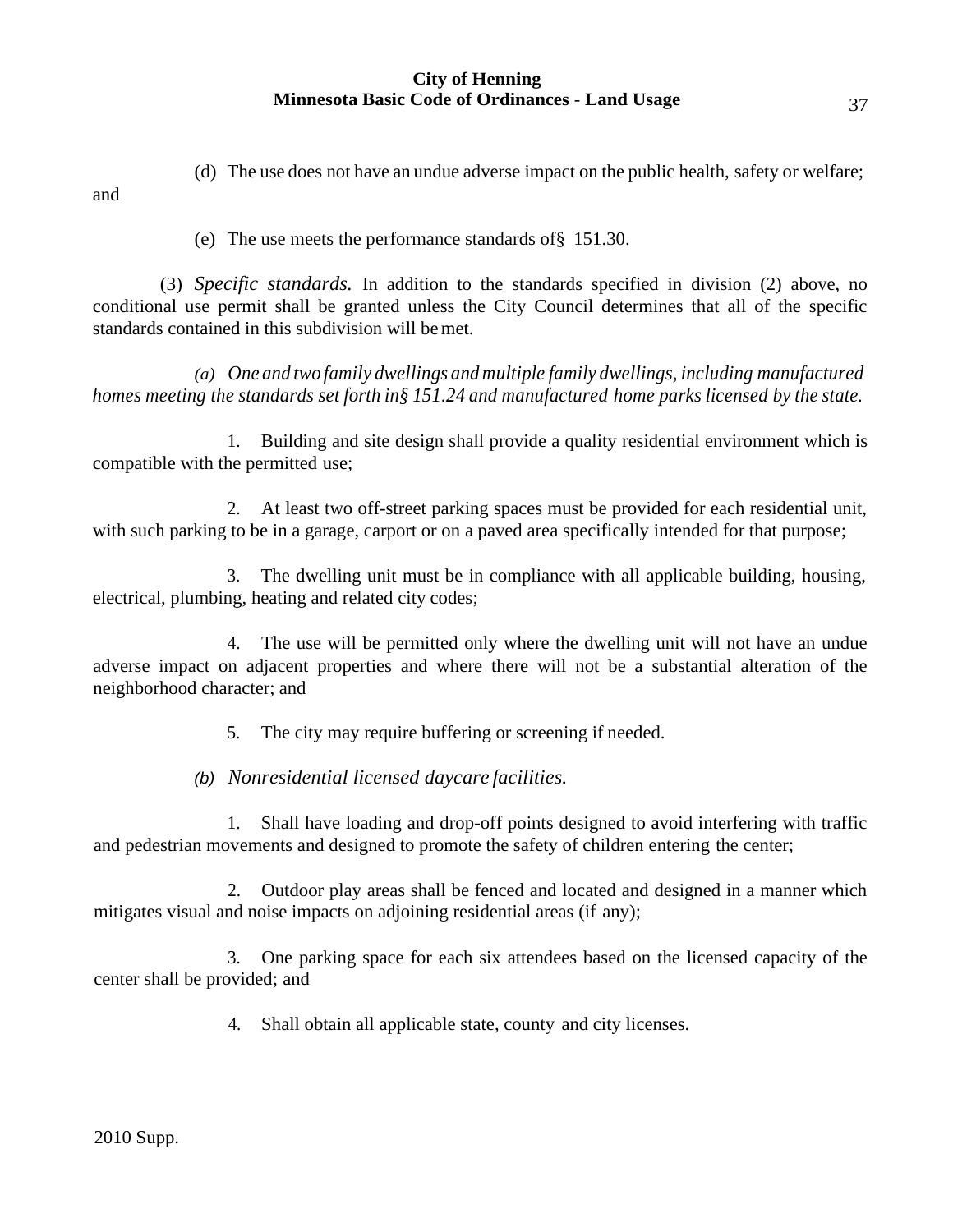# *(c) Outdoor storage incidental to a principal use.*

1. Outdoor storage shall not be located within 100 feet of any residential parcel;

2. Outdoor storage shall be screened by suitable materials, such as a fencings or natural landscaping features (trees, shrubbery, berms), as determined by Council. The screen must be, at minimum, equal to the height of the tallest item stored on the site;

3. Outdoor storage must be located in a rear or side yard;

- 4. Shall be kept in a neat and orderly fashion;
- 5. Shall not contain any unlicensed or inoperable motor vehicles; and

6. Shall not be operated in a manner as to constitute a nuisance or harborage of rodents or other wild animals.

*(d) Drive-thru or drive-up windows accessory to a principal use.*

1. Drive-up windows and stacking areas shall not be located adjacent to any residential parcel;

2. Stacking areas shall provide for a minimum of six cars per aisle;

3. Public address system shall not be audible from any residential parcel;

4. Drive-up windows and stacking areas shall be screened with suitable materials from adjacent parcels; and

5. Drive-up windows shall bedesigned to avoid interfering with traffic and pedestrian movements.

*(e) Sidewalk cafes and outdoor eating or dining areas accessory to a principal use.*

1. Shall be located in a controlled or cordoned area with at least one opening to an acceptable pedestrian walk. When a liquor license isinvolved, an enclosure is required and the enclosure shall not be interrupted; access shall be only through the principal building;

2. Shall not be permitted within 200 feet of any residential parcel and shall be separated from residential parcels by the principal structure or other method of screening acceptable to the city;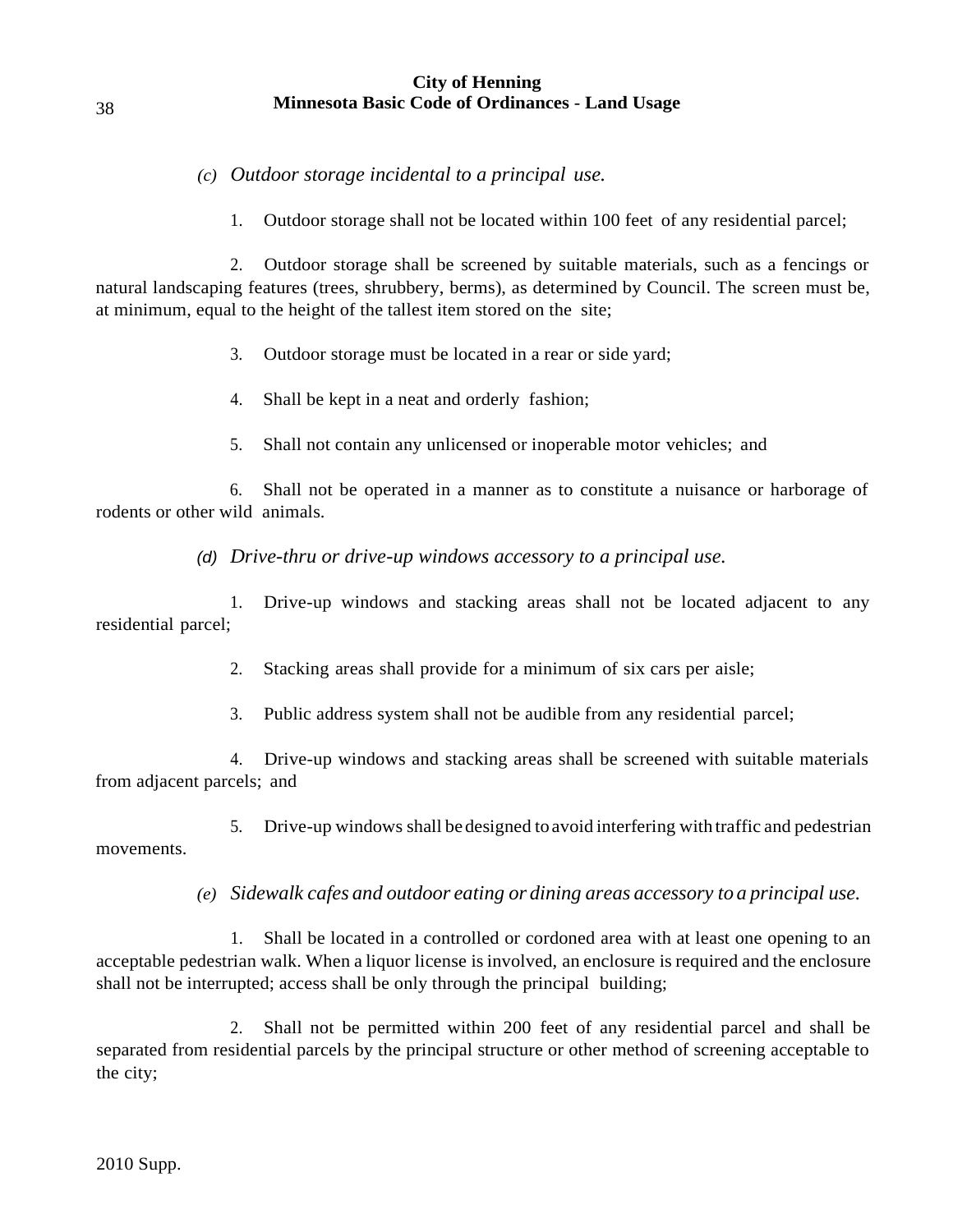3. Shall be located and designed so as not to interfere with pedestrian and vehicular circulation;

- 4. Shall not be located to obstruct parking spaces;
- 5. Shall be located adjacent to an entrance to the principal use;
- 6. Shall be equipped with refuse containers and periodically patrolled for litter

pick-up; and

7. Shall not have speakers or audio equipment which is audible fromadjacent parcels.

# § **151.27 INDUSTRIAL.**

(A) *Purpose.* The purpose of the I Industrial District is to provide for industrial development outside of the other districts authorized by this chapter. Development within the district shall be regulated through the performance standards outlined in § 151.30 of this chapter to promote sensitive site design and to mitigate external site impacts.

(B) *Permitted uses and structures.* Within the I District no structure or land may be used except for the following uses occurring within an enclosed building:

- (1) Warehouse
- (2) Storage
- (3) Manufacturing
- (4) Processing
- (5) Office
- (6) Wholesale
- (7) Research
- (8) Government buildings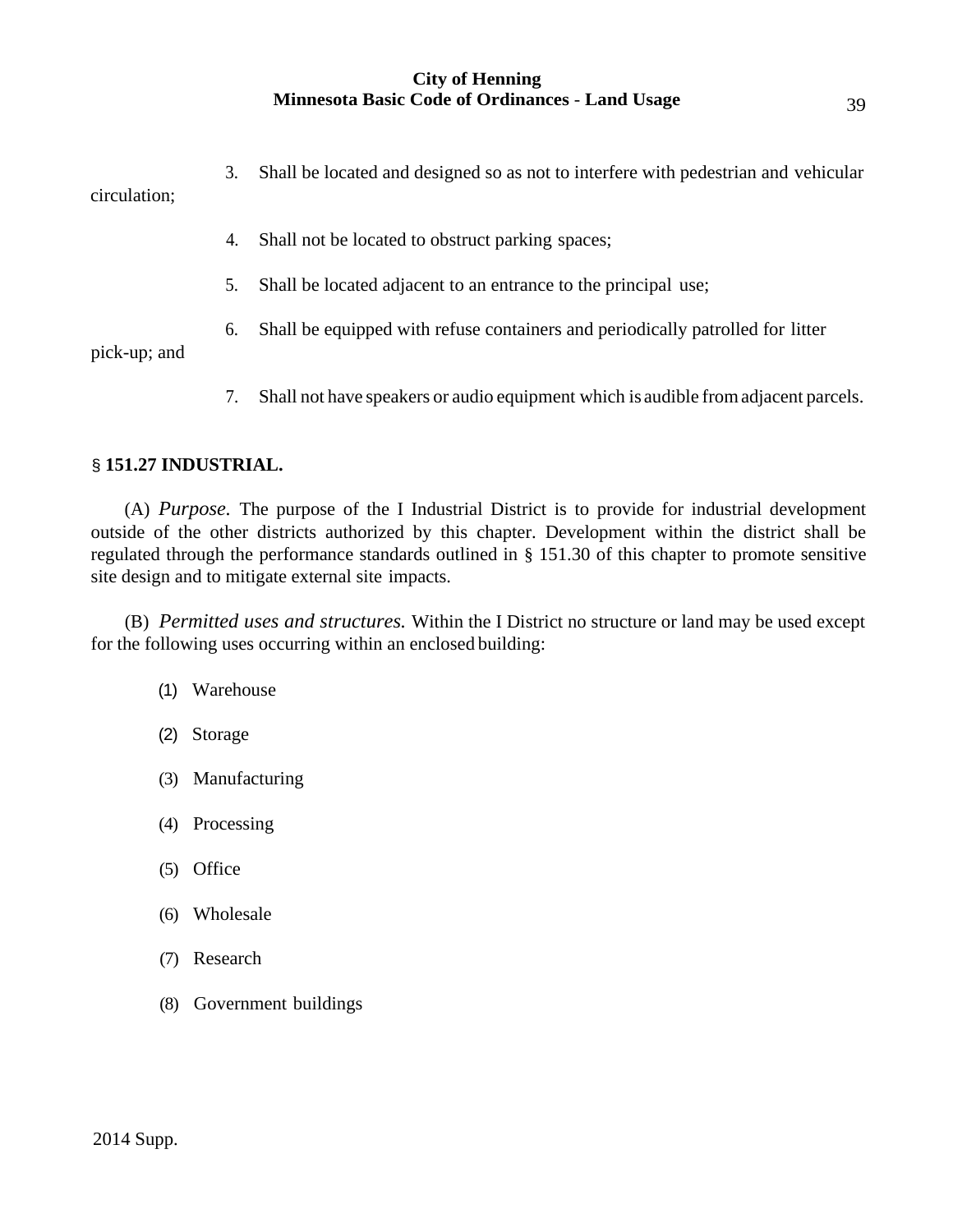(9) Other such industrial uses which in the determination of the City Council and as formally documented will be compatible and will not be detrimental to uses allowed in this or contiguous districts.

(C) *Accessory structures anduses.* WithintheIDistrictthefollowing accessory usesarepermitted provided they are subordinate to and associated with a permitted use:

(1) Living quarters for security personnel, provided they are located within the principal structure;

(2) Overnight outside storage of vehicles, provided the vehicles are associated with the business and are screened from view from residential properties or public views;

(3) Outside storage, including fuel storage, provided it is screened from general public view;

(4) Retail or service uses not exceeding 25% of the gross floor area of the principal structure;

(5) Other uses customarily associated with but subordinate to a permitted use, as determined by the city.

(6) Solar panels and equipment, satellite dishes and-antennas.

(D) *Conditional uses.* Within the I District no land orstructure may be used forthe following except by conditional use permit and in conformance with the performance standards contained in§ 151.30 of this ordinance:

(1) Retail, or service uses occupying between 25% and 50% of the gross area of the principal structure.

(2) Wind energy conversion systems or windmills.

(E) *District standards.* No building or land in the I District shall be used except in conformance with the following:

(1) *Building height.* Maximum of 45 feet or three stories, whichever is less;

(2) *Front yard setback.* Minimum of 35 feet from local and neighborhood collector streets as identified in the comprehensive plan, if any, or the zoning map if no comprehensive plan is in existence; or a minimum of 50 feet from railroad lines and from major collector or arterial roadways as designated in the comprehensive plan if any, or the zoning map if no comprehensive plan is in existence;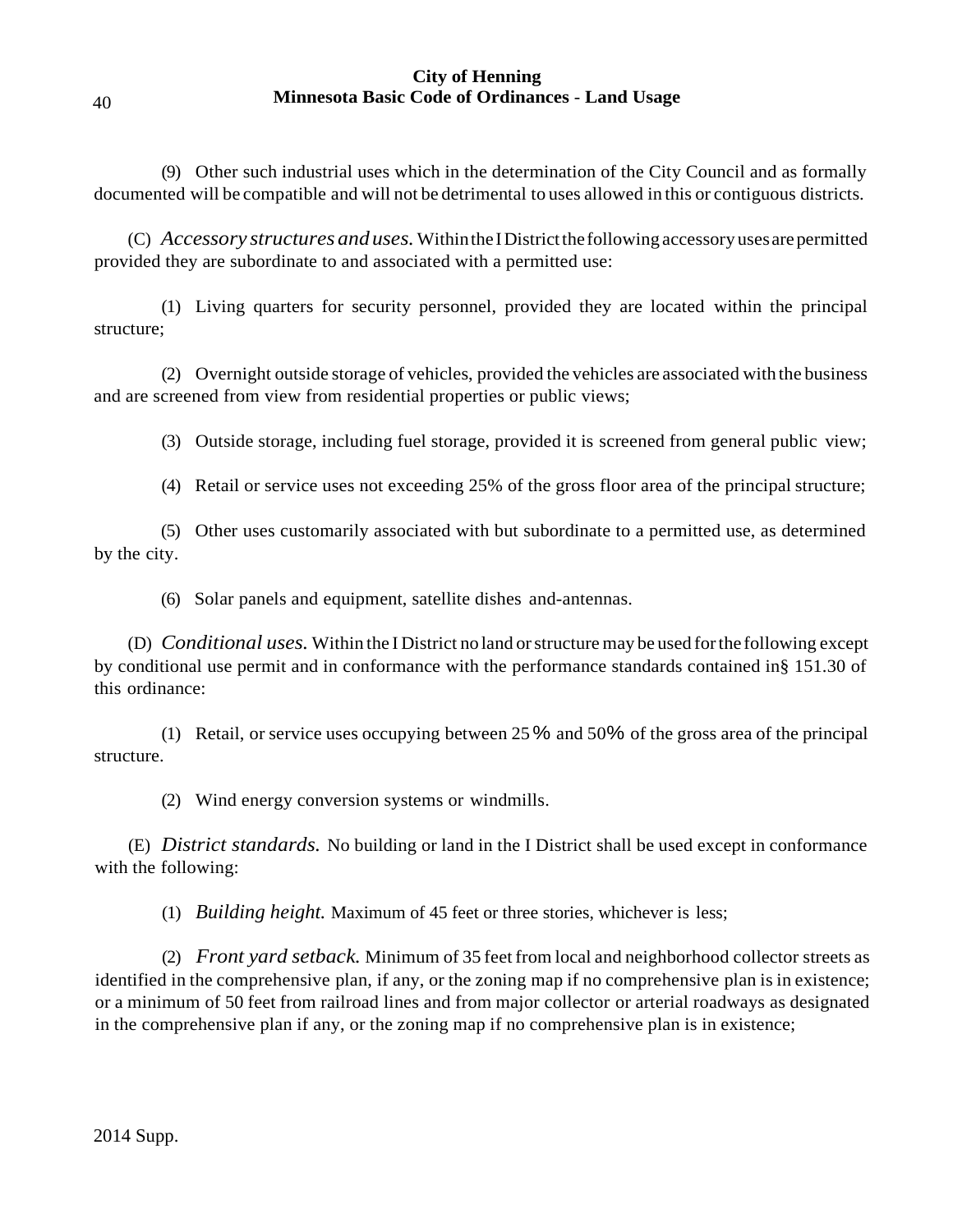(3) *Side and rear yard setbacks.* Minimum setbacks shall be in accordance with the following when measured from land designated accordingly in the comprehensive plan if any, or the zoning map if no comprehensive plan is in existence:

- (a) 70 feet from R-1 and R-2 residential uses;
- (b) 30 feet from C-1 and C-2 commercial business uses; and
- (c) 20 feet from I District uses.

(4) *Lot coverage.* Maximum lot coverage shall be 85% and shall be calculated to include building footprints; parking areas; driveways; loading, storage and trash areas and other areas covered by any impervious surface;

(5) Access: from a collector or arterial roadway as designated in the comprehensive plan, if any, or a street specifically designed to accommodate industrial traffic;

(6) Trash enclosures or accessory buildings not to exceed 600 square feet in size shall be located behind the front building line of the principal building and not in any required set back;

(7) Parking shall be regulated pursuant to §§ 151.35 through 151.39; and

(8) Performance standards shall be regulated pursuant to§ 151.30.

## *(F) Conditional use permit standards forthe Industrial District.*

(1) *Purpose.* It is the intent of the city in establishing general and specific criteria for conditional uses that such uses be subject to careful evaluation to ensure that their location, size and design are consistent with the standards, purposes and procedures of this chapter and the comprehensive plan. The Planning Commission, if any, may recommend and the City Council may impose conditions on such uses in order to ensure compliance or to effect the purpose of this chapter.

(2) *General standards.* No conditional use permit shall be granted unless the City Council determines that all of the following standards will be met:

(a) The use is consistent with the intent of this chapter;

(b) The use is consistent with the goals, policies and objectives of the comprehensive plan, if any;

 $\setminus$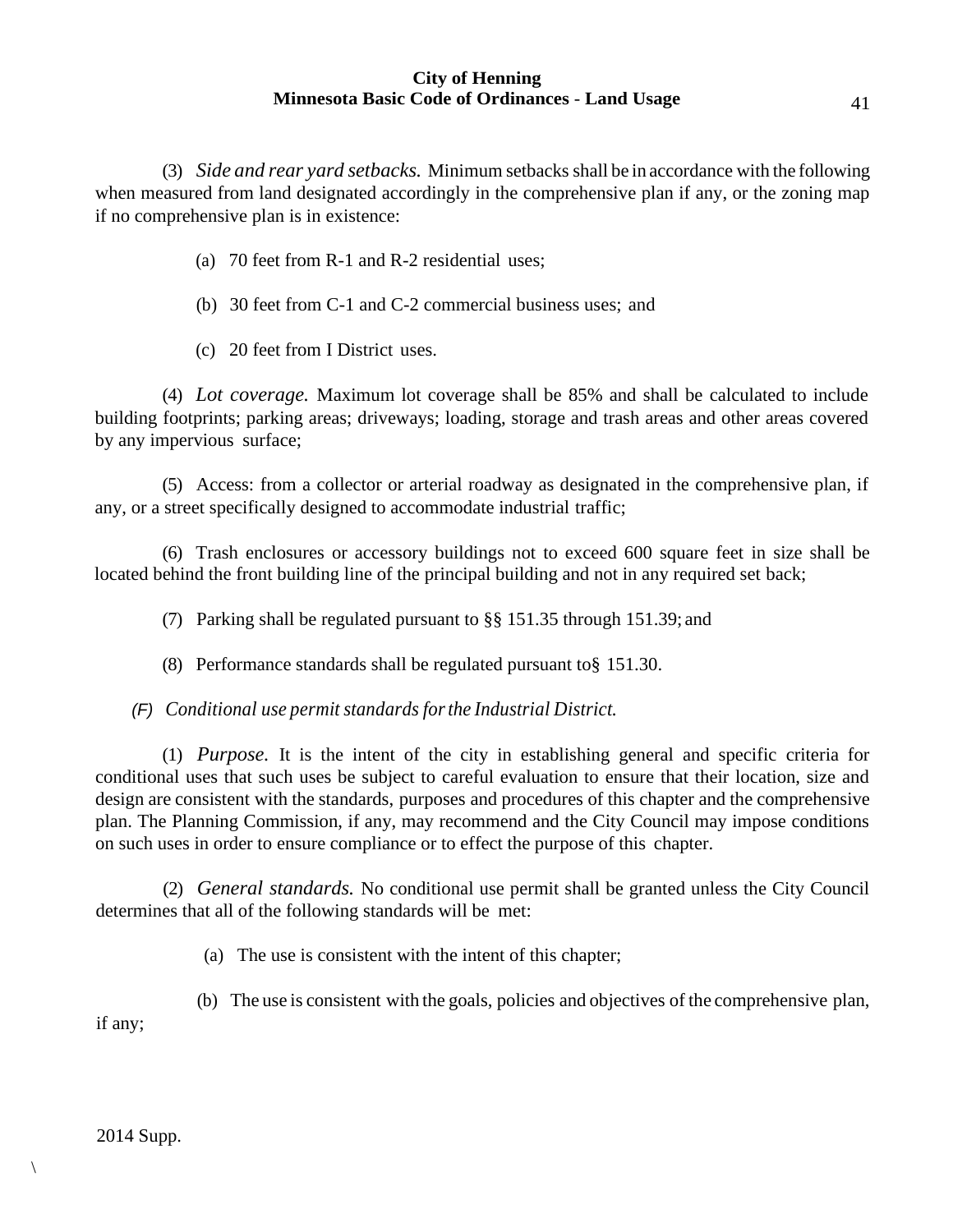(c) The use does not have an undue adverse impact on governmental facilities, utilities, services or existing or proposed improvements;

(d) The use is in compliance with the performance standards specified in § 151.30, of this chapter; and

(e) The use does not have an undue adverse impact on the public health, safety or welfare.

(3) In addition to the standards specified in division (2), no conditional use permit shall be granted unless the City Council determines that each of the following specific standards will be met.

(a) Retail or service uses occupying between 25% and 50% of the gross area of the principal structure:

1. Shall be no exterior modifications to the building;

2. Shall have no outside storage or display and no accessory structures for retail sales purposes; and

3. Shall have sufficient parking to accommodate the additional retail traffic.

(b) Wind energy conversion systems or windmills.

1. Set back from the nearest property line a distance equal to the height of the tower plus one-half the diameter of the rotor;

2. Certified by a professional engineer as being of a design adequate for the atmospheric conditions of the area:

3. Equipped with over-speed or similar controls designed to prevent disintegration of the rotor in high winds;

4. Compliance with all building and electrical code requirements of the city, the noise regulations of the Minnesota Pollution Control Agency and the rules and regulations of the Federal Communications Commission and Federal Aviation Administration;

5. If the WECS has not been operated for a period of one year or fails to meet the conditions of this chapter, the City Council may order it dismantled and the site restored to its original condition; and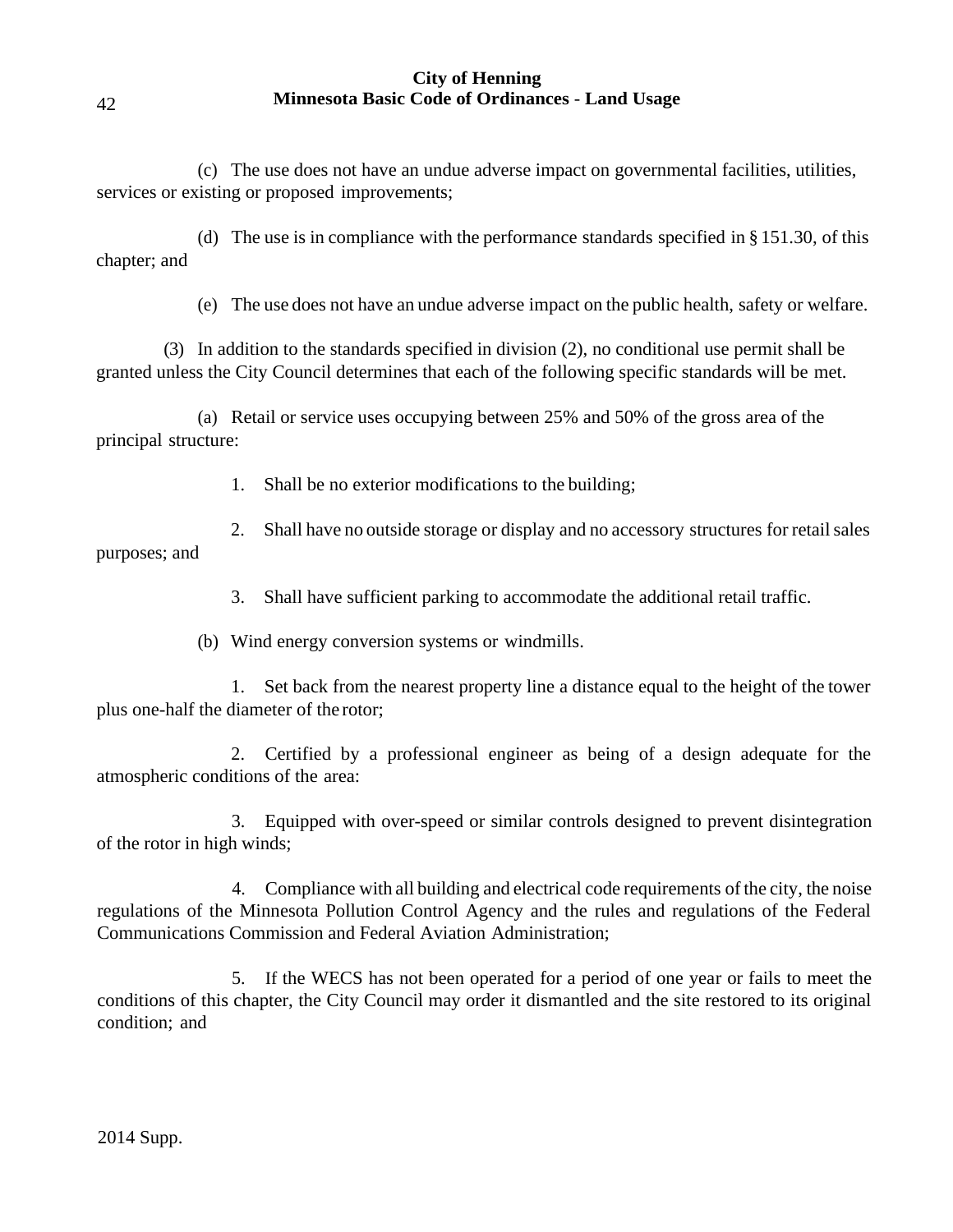6. If the owner or person responsible for the WECS does not maintain it or comply with all requirements of this chapter, the city may take such steps as are necessary to achieve compliance. The cost of such work, including administrative costs, shall be a lien against the property and may be collected as a special assessment. The city may sell salvaged and valuable materials at public auction on ten days' notice.

# § **151.28 RURAL RESIDENTIAL AND AGRICULTURAL DISTRICT.**

(A) *Purpose.* The purpose of theRural Residential and Agriculture District isto allow suitable areas of the city to be retained and utilized in open space and/or agricultural uses.

(B) *Permitted uses.* The following are permitted uses in the Rural Residential and Agriculture District:

(1) Agriculture, including farm dwellings and agricultural related buildings and structures subject to state pollution control standards, but not including commercial feedlots or other commercial operations.

(2) One-family dwelling units.

(3) Public, government owned parks, playgrounds, wild life areas and game refuges, athletic fields and other public recreational uses.

(4) Churches and places of religious assembly, public and private schools and governmentowned buildings and facilities.

(5) Manufactured homes which meet the standards set forth in§ 151.24.

(6) As required by M.S. § 462.357, Subd. 7, as it may be amended from time to time, a state licensed residential facility or a housing with services establishment registered under M.S. Ch. 144D, as it may be amended from time to time, serving six or fewer persons, a licensed day care facility serving 12 or fewer persons, and a group family day care facility licensed under Minn. Rules, parts 9502.0315 to 9502.0445, as it may be amended from time to time, to serve 14 or fewer children shall be considered a permitted single-family residential use of property for the purposes of zoning, except that a residential facility whose primary purpose is to treat juveniles who have violated criminal statutes relating to sex offenses or have been adjudicated delinquent on the basis of conduct in violation of criminal statutes relating to sex offenses shall not be considered a permitted use.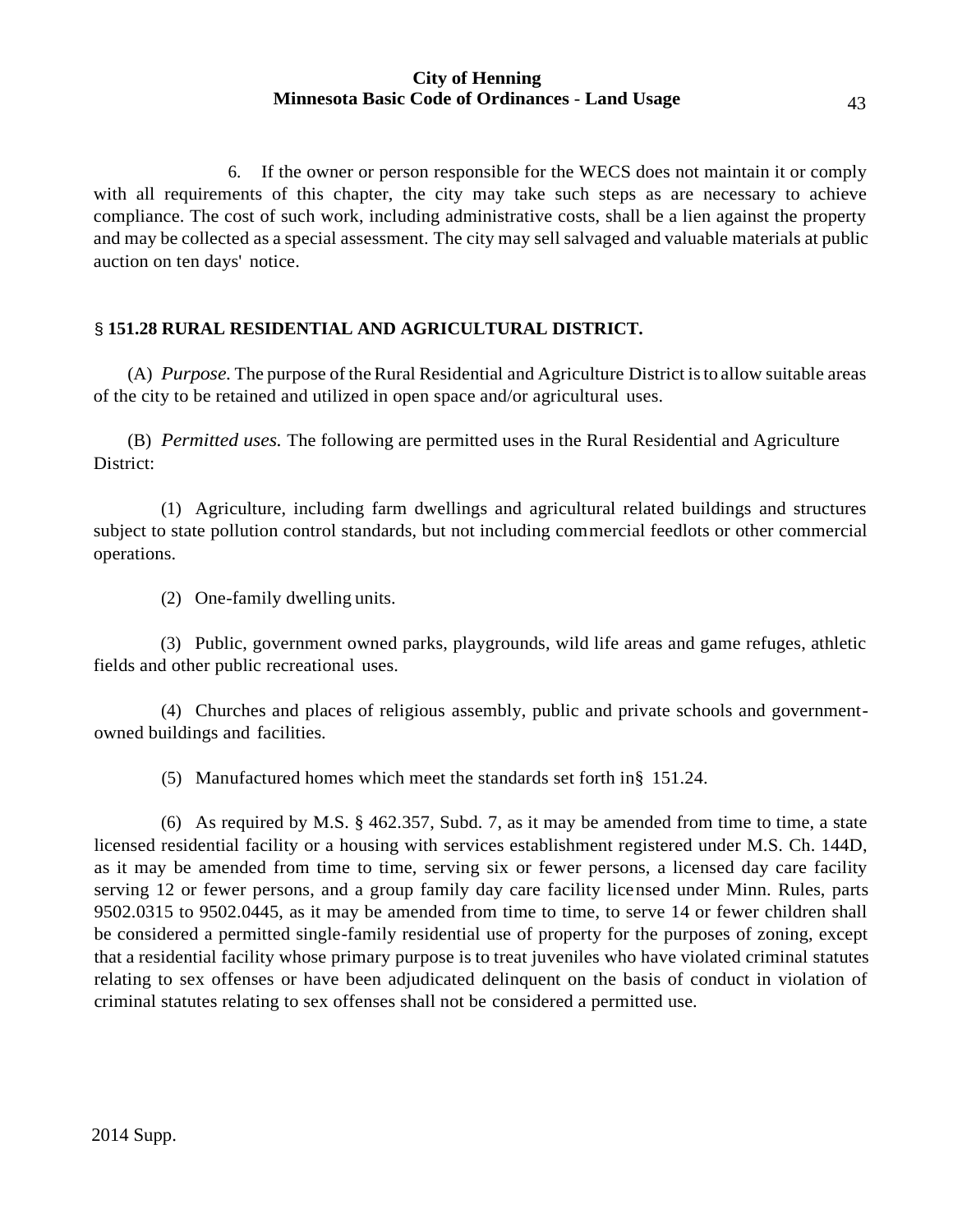(C) *Accessory uses.* The following are permitted accessory uses in the Rural Residential and Agriculture District:

(1) Operation and storage of such vehicles, equipment and machinery which are incidental to permitted or conditional uses allowed in this district.

(2) Boat houses, piers and docks serving a single-family residence.

(3) Private garages, screen porches, play equipment, solar panel equipment, satellite dishes and antennae.

(4) The renting of rooms by a resident family for lodging purposes only, and for not more than two rooms in a one-family dwelling.

(D) *Conditional uses.* Within the Rural Residential and Agriculture District no structure or land shall be used for the following except by conditional use permit and in conformance with the standards specified in division (I) of this chapter.

(1) Bed and breakfast inns.

- (2) Wind energy conversion systems or windmills.
- (3) Home occupations.

(E) *Lotrequirements and setbacks.* The following minimum requirements shall be observed in the Rural Residential and Agriculture District, subject to additional requirements, exceptions and modifications set forth in this chapter:

(1) *Lot area.* A minimum of two and one-half acres of upland area, upland being land above the 100-year flood elevation or non-wetland.

(2) *Lot width.* A minimum of 200feet.

(3) *Lot depth.* A minimum of 300 feet.

*(4) Setbacks.*

- (a) *Front yard.* A minimum of 40 feet.
- (b) *Side yards.* A minimum of 10feet.

44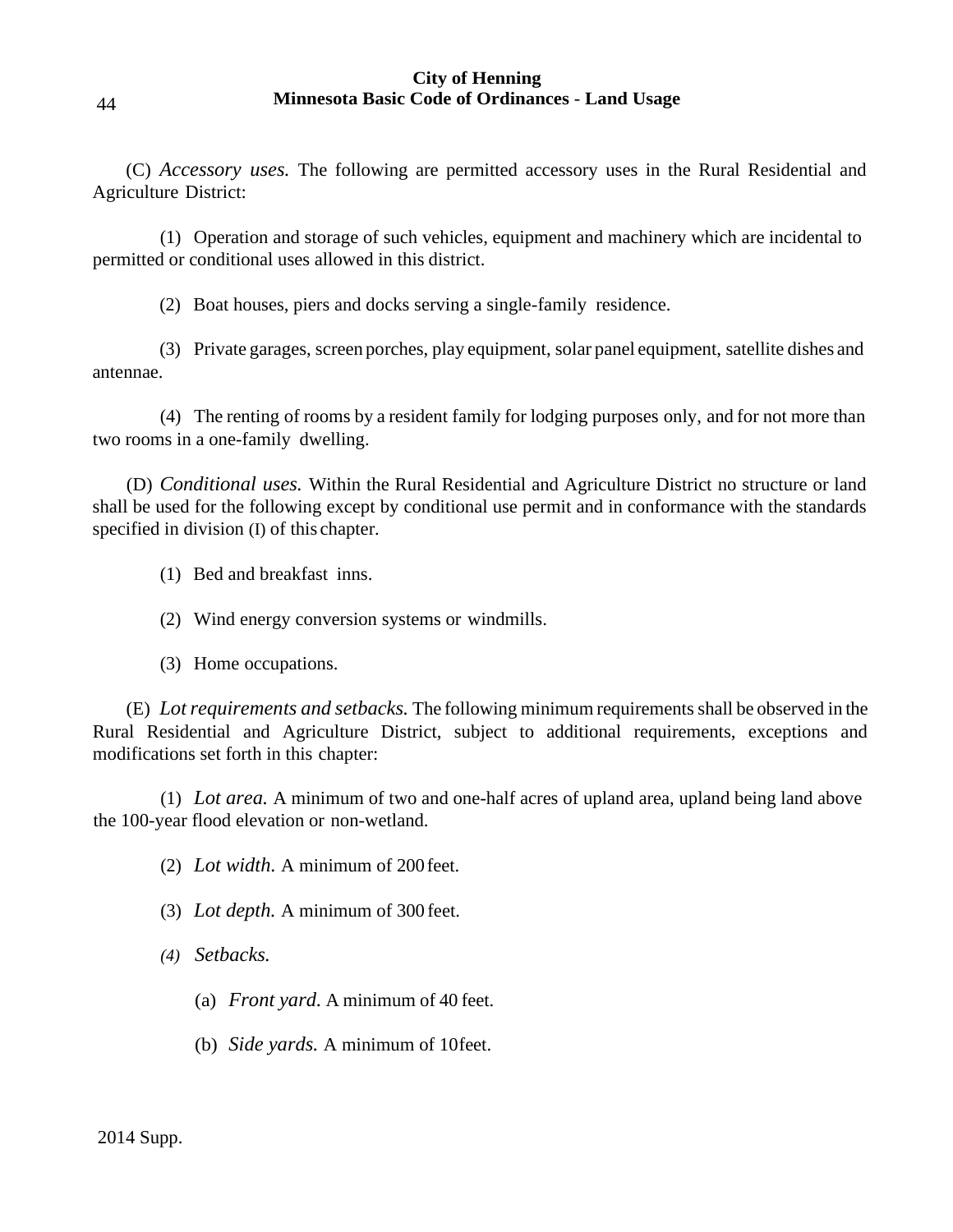(c) *Side yards, corner lots.* Aminimum of 30 foot on side adjacent to street, but in no case less than the setback of an adjacent lot which has its front yard on the same street.

(d) *Rear yard.* A minimum of 30 feet.

(e) *Rear yard, cornerlots.* Aminimum of 15 on side adjacent to street, but in no case less than the setback of an adjacent lot which has its rear yard on the same street.

(5) *Detached accessory building setback requirements.* Notlessthanfive feetfromrearyard line and not less than four feet from the side yard lines in the rear yard. On corner lots not less than 25 feet from the adjacent street, but in no case less than the setback of an adjacent lot which has its front yard on the same street.

(6) *Access.* All lots shall front on and have ingress and egress by means of a public right-ofway.

less. (F) *Building requirements; height.* No structure shall exceed two stories or 35 feet, whichever is

(G) *Parking.* Refer to§§ 151.35 through 151.39.

(H) Height limitations shall not apply to water towers, chimneys, flag poles, antennae, wind energy conversion systems, church spires, church belfries or church domes not containing habitable space and support towers permitted by § 150.04.

(I) Conditional use permit standards for the Rural Residential and Agriculture Single-Family Residential District.

(1) *Purpose.* It is the intent of the city in establishing general and specific criteria for conditional uses that such uses be subject to careful evaluation to ensure that their location, size and design are consistent with the standards, purposes and procedures of this chapter and the comprehensive plan, if one exists. The Planning Commission, if one exists, may recommend and the City Council may impose conditions on such uses in order to effect the purpose of this chapter.

(2) *General standards.* No conditional use permit shall be granted unless the City Council determines that all of the following standards will be met:

(a) The use is consistent with the intent of this chapter;

(b) The use is consistent with the goals, policies and objectives of the comprehensive plan, if one exists;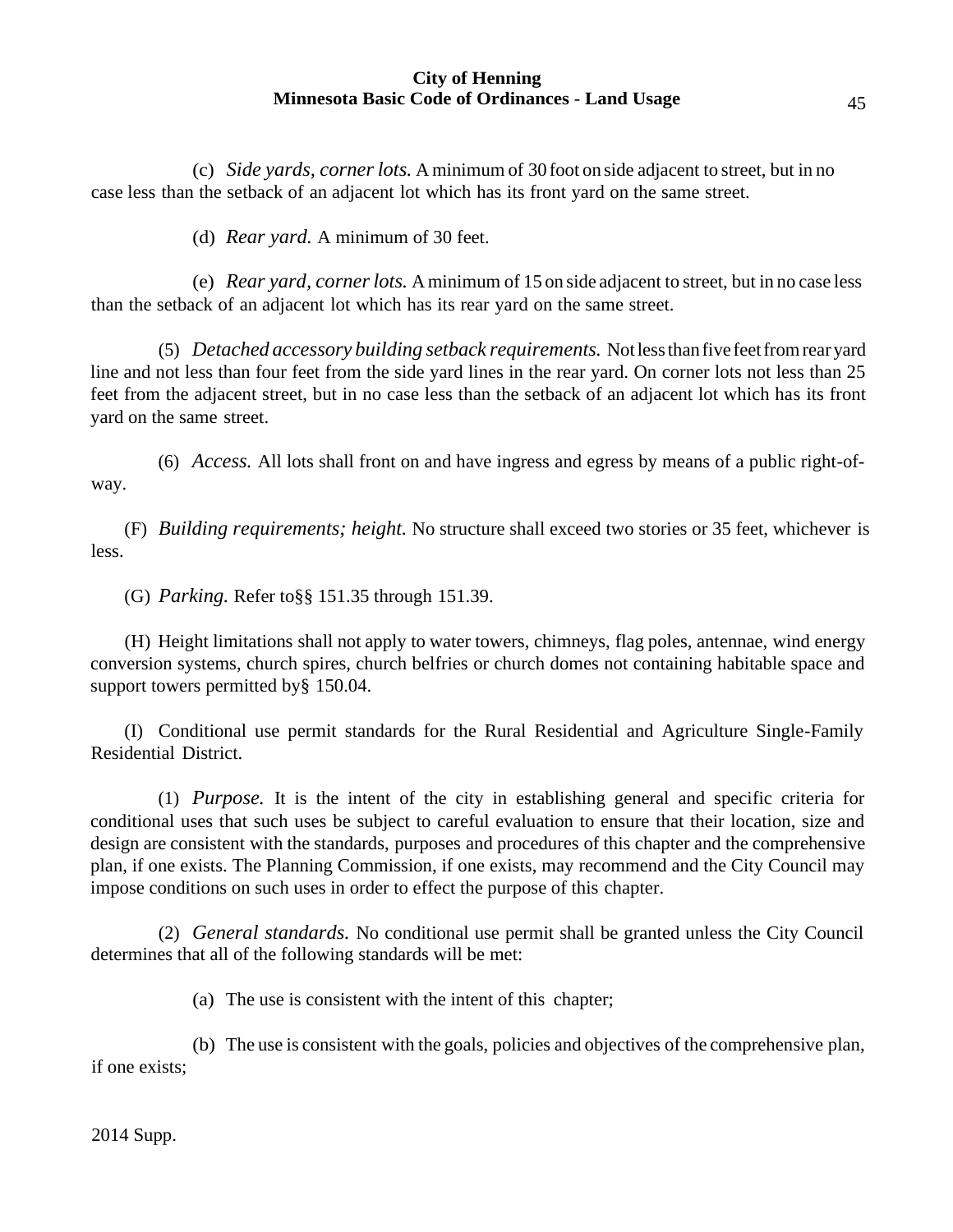(c) The use does not have an undue adverse impact on governmental facilities, utilities, services or existing or proposed improvements; and

(d) The use does not have an undue adverse impact on the public health, safety or welfare.

(3) *Specific standards.* In addition to the standards specified in division (2), no conditional use permit shall be granted unless the City Council determines that all of the specific standards contained in this division will be met.

- *(a) Home occupations.*
	- 1. Such occupation shall be carried on in the main building;
	- 2. Not more than 25% of the floor space of the residence is used for this purpose;
	- 3. No articles for sale be displayed so as to be visible from the street;

4. The conduct of the home occupation shall result in no change in the outside appearance of the building or land, or other visible evidence of the conduct of the home occupation, other than one sign, not exceeding one square foot in area, non-illuminated and mounted flat against the wall of the dwelling.

5. No traffic shall be generated by such home occupation in greater volume than would normally be expected in a residential neighborhood.

- 6. Only limited retail sales activity;
- 7. Maximum of one outside employee;
- 8. Adequate off-street parking based on number of employees and customers per day;
- 9. Parking area screened from offsite views;
- 10. No outside storage;
- 11. Shall not result in significant levels of noise, air or other pollution;
- 12. Business hours restricted to no more than 8:00 a.m. to 9:00 p.m.; and